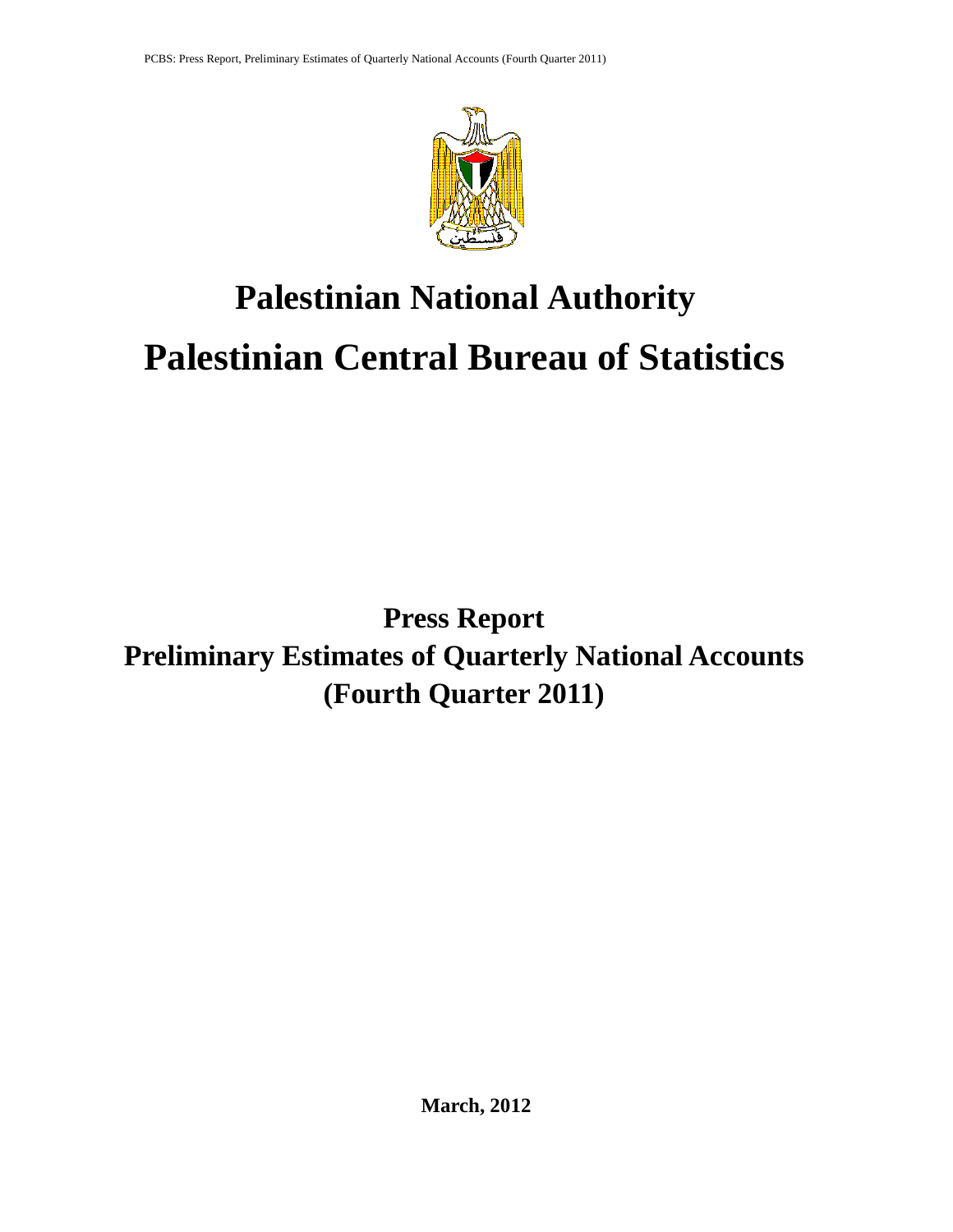# **PAGE NUMBERS OF ENGLISH TEXT ARE PRINTED IN SQUARE BRACKETS. TABLES ARE PRINTED IN THE ARABIC ORDER (FROM RIGHT TO LEFT)**

This document is prepared in accordance with the standard procedures stated in the Code of Practice for Palestine Official Statistics 2006

© March, 2012. **All rights reserved.**

 $\overline{1}$ 

**Suggested Citation:** 

**Palestinian Central Bureau of Statistics**, *2012. Press Report, Preliminary Estimates of Quarterly National Accounts (Fourth Quarter 2011).* Ramallah - Palestine.

All correspondences should be directed to: **Palestinian Central Bureau of Statistics P.O.Box 1647, Ramallah, Palestine.** 

Tel: (972/970) 2 298 2700 Fax: ( 972/970) 2 298 2710 Toll free.: 1800300300 E-Mail: diwan@pcbs.gov.ps web-site: http://www.pcbs.gov.ps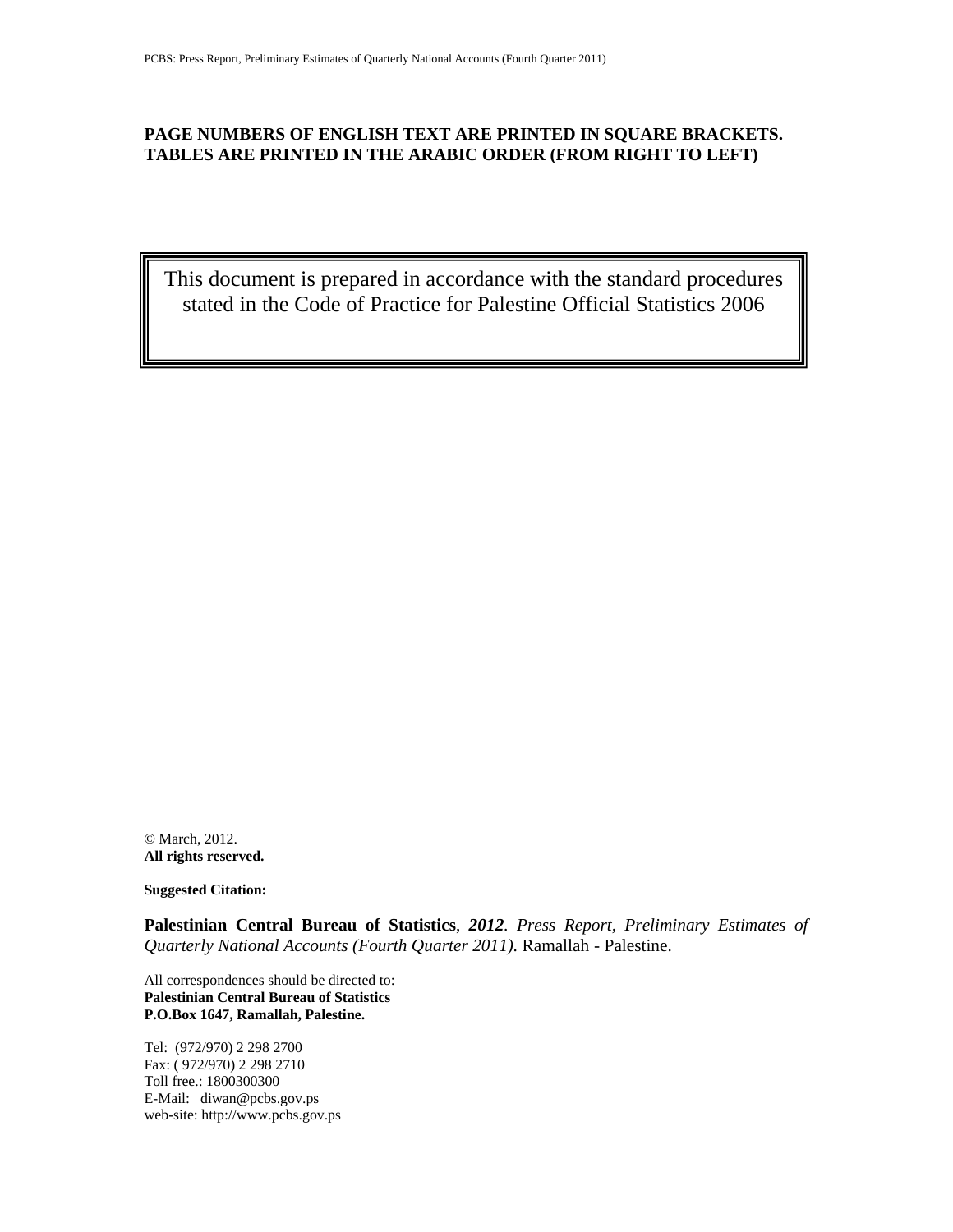# **Table of Contents**

| Subject                  | Page |
|--------------------------|------|
| <b>Main Results</b>      | 171  |
| Concepts and Definitions | [9]  |
| Tables                   | 13   |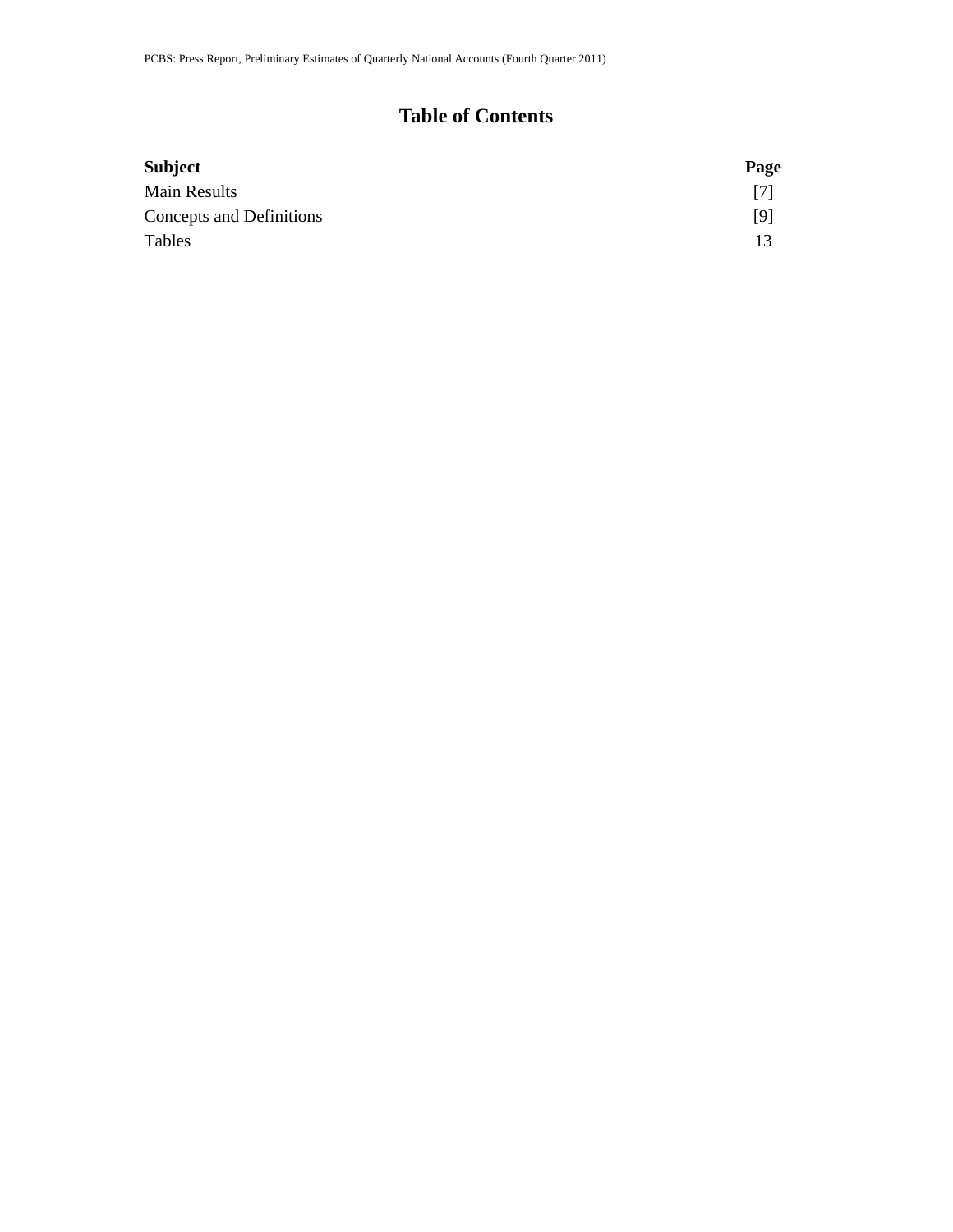# **Important Notes**

Statistics presented at constant prices, using 2004 as the base year.

Data related to the fourth quarter of 2011 are preliminary estimates based on the available short-term indicators, taking into consideration that the final version of the Quarterly National Accounts will be issued after finalizing the necessary indicators. And the data for the year 2010 is preliminary based on International Standard of Industrial Classification of all Economic Activities, (ISIC-3), the International Standard of Industrial Classification of all Economic Activities, (ISIC- 4) will be used in press report for the first quarter 2012.

Unemployment rate in the Palestinian Territory was 21.0 percent for the  $4<sup>th</sup>$  quarter 2011, while it was 22.4 percent during the  $3<sup>rd</sup>$  quarter 2011 and 23.4 percent during the  $4<sup>th</sup>$  quarter 2010. The unemployment rate was 23.7 percent in 2010, 24.5 percent in 2009, and 26.0 percent for 2008.

The unemployment rate in the West Bank for the  $4<sup>th</sup>$  quarter 2011 was 16.6 percent, compared to 19.7 percent during the  $3<sup>rd</sup>$  quarter 2011 and 16.9 percent during the  $4<sup>th</sup>$  quarter 2010. In the Gaza Strip, unemployment rate was 30.3 percent for the  $4<sup>th</sup>$  quarter 2011, compared to 28.0 percent during the  $3^{rd}$  quarter 2011 and 37.4 percent during the  $4^{th}$  quarter 2010.

Data related to Government (education, health, public administration and defense) were valued using Accrual Bases based on the recommendations of the System of National Accounts. Wages and salaries were obtained from the monthly report of the Ministry of Finance to estimate government activities, taking into consideration that data pertaining to expenditures in the public budget were reclassified based on the latest revision to the Government Finance Statistics Manual 2001.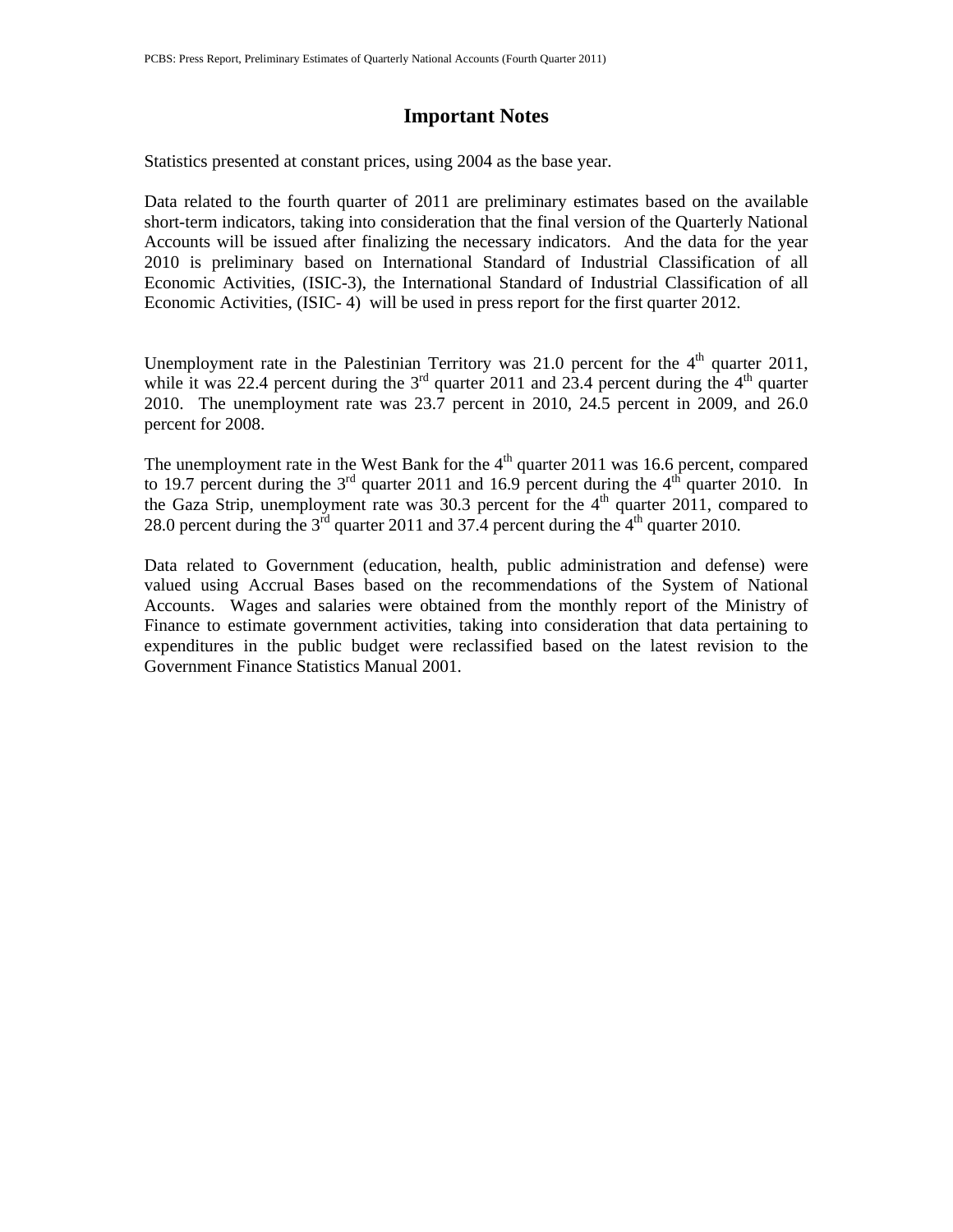PCBS: Press Report, Preliminary Estimates of Quarterly National Accounts (Fourth Quarter 2011)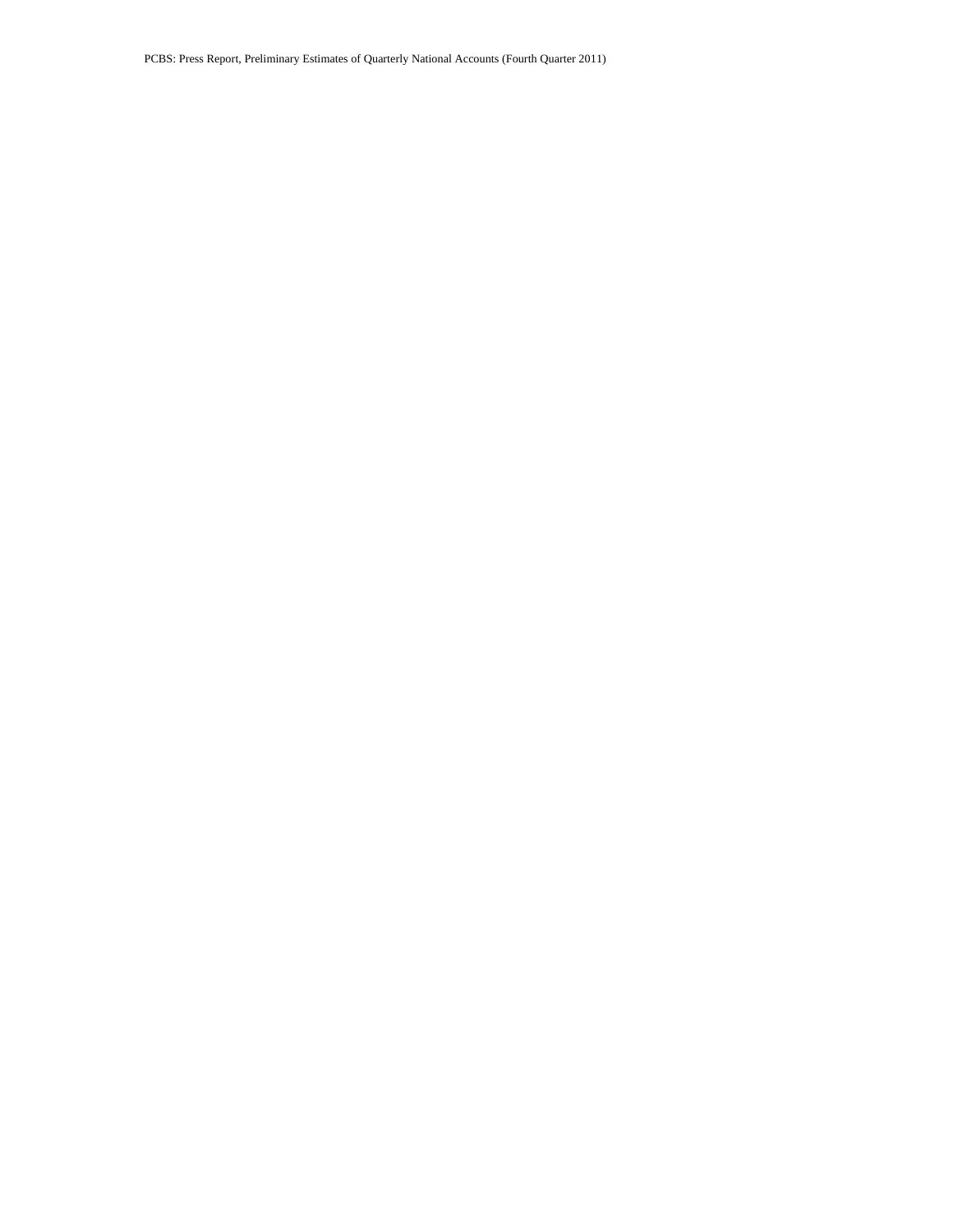# **Main Results**

# An increase in GDP at constant prices in the Palestinian Territory during the 4<sup>th</sup>quarter **2011 compared to the 3rd quarter 2011**

Preliminary estimates at constant prices showed an increase of 10.7 percent in GDP in the Palestinian Territory\* for the year 2011 compared to the year 2010, and it showed an increase of 2.2 percent during the  $4<sup>th</sup>$  quarter 2011 compared to the  $3<sup>rd</sup>$  quarter 2011, and an increase of 11.2 percent compared to the  $4<sup>th</sup>$  quarter 2010. In the West Bank,\* GDP increased by 2.9 percent during the 4<sup>th</sup> quarter 2011 compared to the 3<sup>rd</sup> quarter 2011. In the Gaza Strip, GDP increased by  $0.5$  percent during the  $4<sup>th</sup>$  quarter 2011 compared to the  $3<sup>rd</sup>$  quarter 2011. GDP for the  $4<sup>th</sup>$  quarter 2011 at constant prices was US\$ 1,203 million for the West Bank\* and US\$ 439 million for the Gaza Strip.

#### **Gross Domestic Product Per Capita**

GDP per Capita for the Palestinian Territory\* at constant prices was US\$ 1,614 for the year 2011, it increased by 7.4 percent for the year 2011 compared to the year 2010, and it was US\$ 413 during the  $4<sup>th</sup>$  quarter 2011, it showed an increase of 1.5 percent compared to the 3<sup>rd</sup> quarter 2011, and it increased of 7.9 percent compared with the  $4<sup>th</sup>$  quarter 2010. As for the West Bank\* at constant prices it was US\$ 509 during the 4<sup>th</sup> quarter 2011, it showed an increase by 2.2 percent during the  $4<sup>th</sup>$  quarter 2011 compared to the  $3<sup>rd</sup>$  quarter 2011, and it increased of 2.9 percent compared with the  $4<sup>th</sup>$  quarter 2010, and for the Gaza Strip was US\$ 273 during the  $4<sup>th</sup>$  quarter 2011, it showed a decrease by 0.4 percent during the  $4<sup>th</sup>$  quarter 2011 compared to the  $3<sup>rd</sup>$  quarter 2011, while it increased by 25.0 percent compared with the 4<sup>th</sup> quarter 2010.



 $\overline{a}$ The data excludes those parts of Jerusalem which were annexed by Israel in 1967.

\*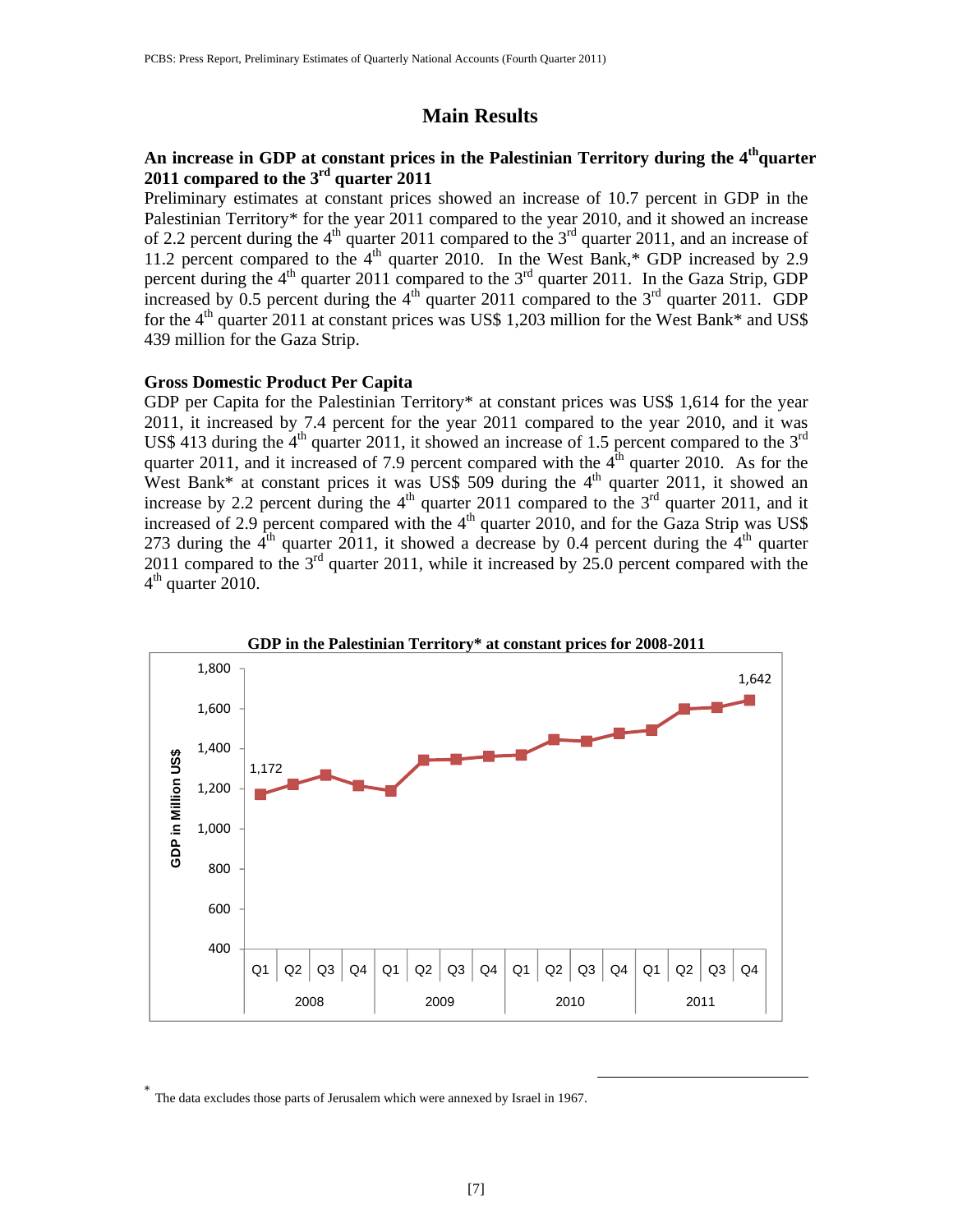PCBS: Press Report, Preliminary Estimates of Quarterly National Accounts (Fourth Quarter 2011)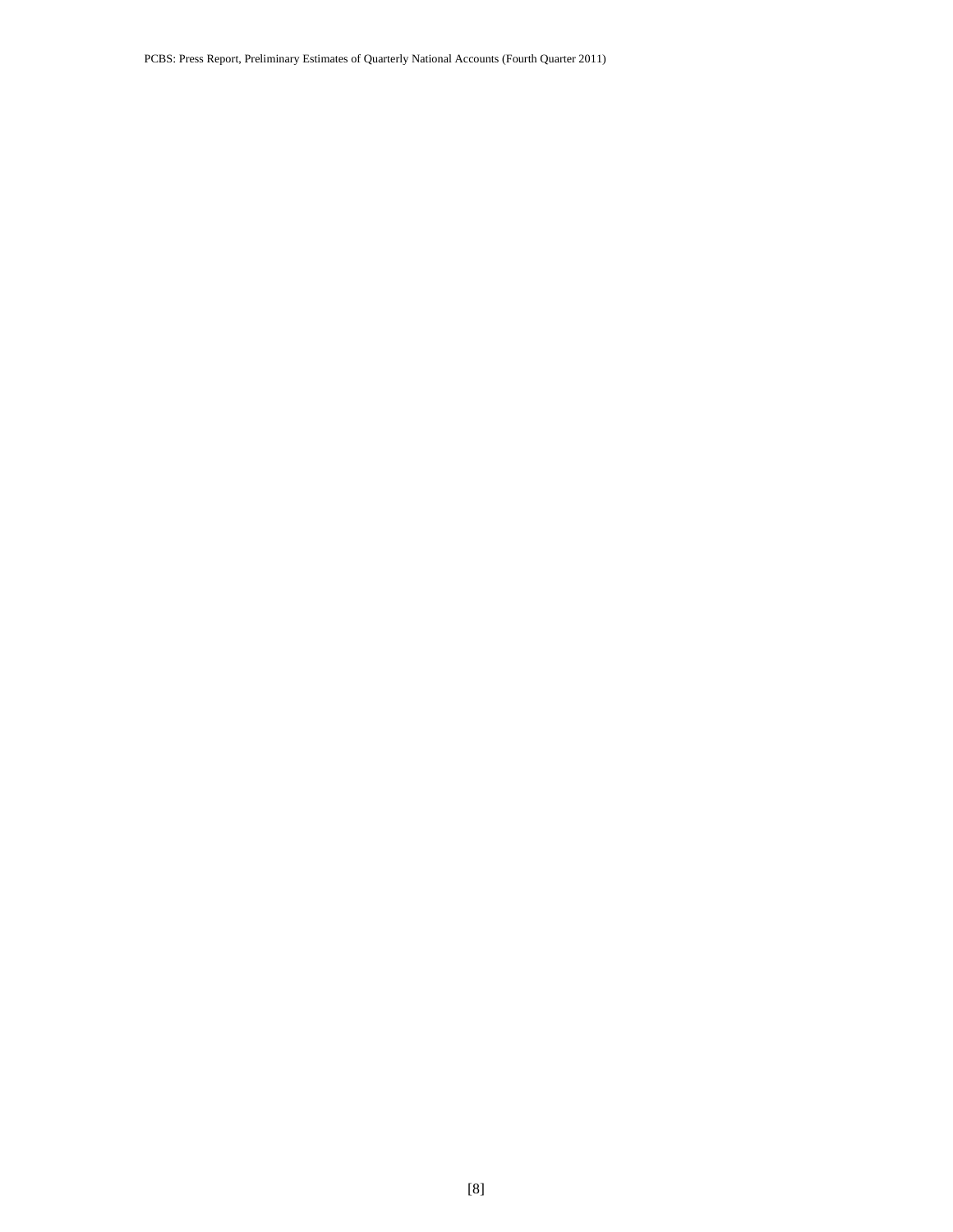# **Concepts and Definitions**

#### **Statistical Unit**

 The United Nations System of National Accounts, SNA 1993, defines two main types of statistical units:

#### **- Institutional Unit-Enterprise**

 It is an economic entity that is capable, in its own right, of owning assets, incurring liabilities and engaging in economic activities and in transactions with other entities.

#### - **Establishment**

 An establishment is an enterprise, or part of an enterprise, that is situated in a single location and in which only a single (non-ancillary) productive activity is carried out or in which the principal productive activity accounts for most of the value added.

#### **Economic Activity**

Referring to a process, that is to say, to the combination of actions carried out by a certain entity that uses labour, capital, goods and services to produce specific products (goods and services).

#### **Output**

the value of the final products of goods and services produced by a certain establishment capable of being provided to other units though they can be self-consumed or for the purposes of self gross fixed capital formation. Production includes two categories: Final products and the so-called under-operating products, which means products that take a long time to produce such as livestock and establishment works. The value of the majority of goods can be estimated at the moment the production process is completed. However, the production of some goods may exceed the accounting period (such as the case of underoperating products). The value of such products is estimated and registered during that accounting period as, for example, the case of establishment works and winter crops.

#### **Value Added**

Value added is a central concept of production and refers to the generated value of any unit that carries out any productive activity. Gross value added is defined as the value of gross output less the value of intermediate consumption. The net value added is defined as the gross value less the value of fixed capital consumption.

#### **Gross Domestic Product (GDP)**

Gross Domestic Product or GDP is intended to be a measure of the value created by the productive activity of resident institutional units during a certain period in time. Estimate of GDP, like the output and the value added, can vary according to taxes and subsidies taken into consideration. GDP is usually estimated at market prices, producers' prices, or basic prices. There are three approaches to estimate the GDP: Output or Production approach, Expenditure approach, and Income approach.

#### **Deflating**

It is the process of changing all data at current prices to constant prices by choosing the suitable indices by which the effect of prices on the data will be isolated, and this could be done by choosing suitable base year.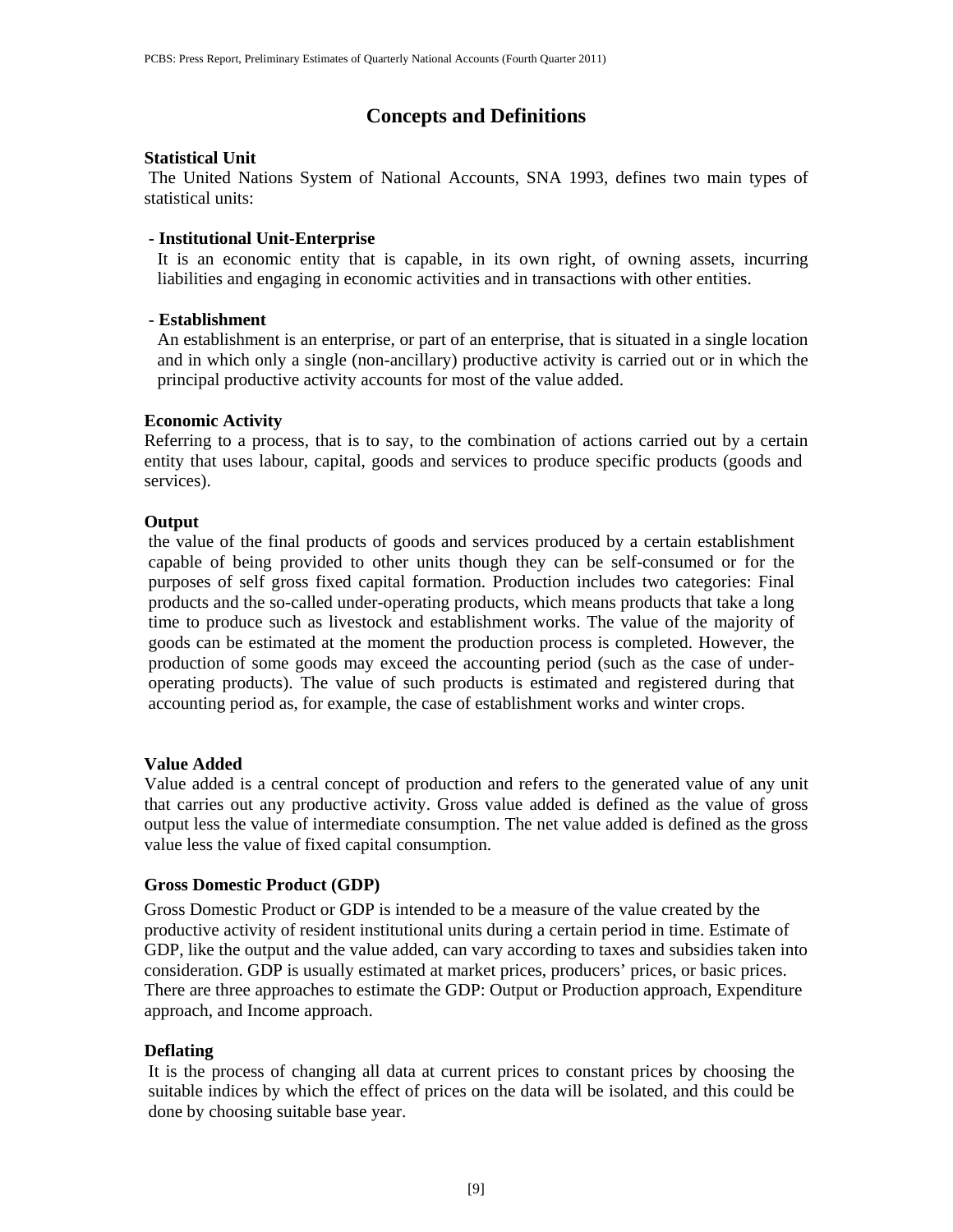#### **Short-term Indicators**

All indicators that have a periodicity for less than a year, usually month or quarter.

#### **Industrial Production Index**

A statistical tool used for measuring the change in volume of output of industrial activities during a certain period of time. The index uses the change in volume of production for the largest establishments in each industry.

#### **Financial Intermediation Services Indirectly Measured (FISIM)**

It equals the total of property income payable to financial institutions less gross value of payable interests on these institutions excluding property income receivable by investment of money of the same institution.

#### **Final consumption groups:**

#### **Final consumption:**

It is the consumption of households, government, and non-profit institutions. Therefore, the establishments' consumption is not considered final consumption since products used in the production process are considered as intermediate consumption.

#### **Households' final consumption**:

It is the expenditure on all goods and services excluding expenditure on building and construction, which are considered gross fixed capital formation for the property owners. Renting accommodation is classified as final consumption spent by households.

#### **Government and non-profit institutions consumption**:

Expenditure of the two sectors can be divided into two types: individual and collective. The first includes spending that benefits individuals on medical services, for instance. Collective expenditure has a public nature such as the government's spending on defense and security.

#### **Gross capital formation:**

Gross capital formation can be divided into three components: gross fixed capital formation, change in inventory, and net acquisitions of valuables. Henceforth, gross capital formation (or investment) can be defined as the total value of the three aforementioned components. It is measured at purchase price.

#### **Gross fixed capital formation:**

Is the total value of producers acquisitions less disposals of fixed asset during the accounting period plus certain addition to the value of non-produced assets released by the productive activity of institutional units, fixed assets are tangible or intangible assets produced as from process of production that are themselves used repeatedly or continuously in other process of of production for more than one year.

#### **Change in the inventory:**

the value of the goods entering the inventory less the value of the goods leaving the inventory. Goods must be valued at current prices, i.e., their prices at the time they enter or leave the inventory in order to avoid calculating unreal earnings of ownership. Change in the inventory also includes "under operating products".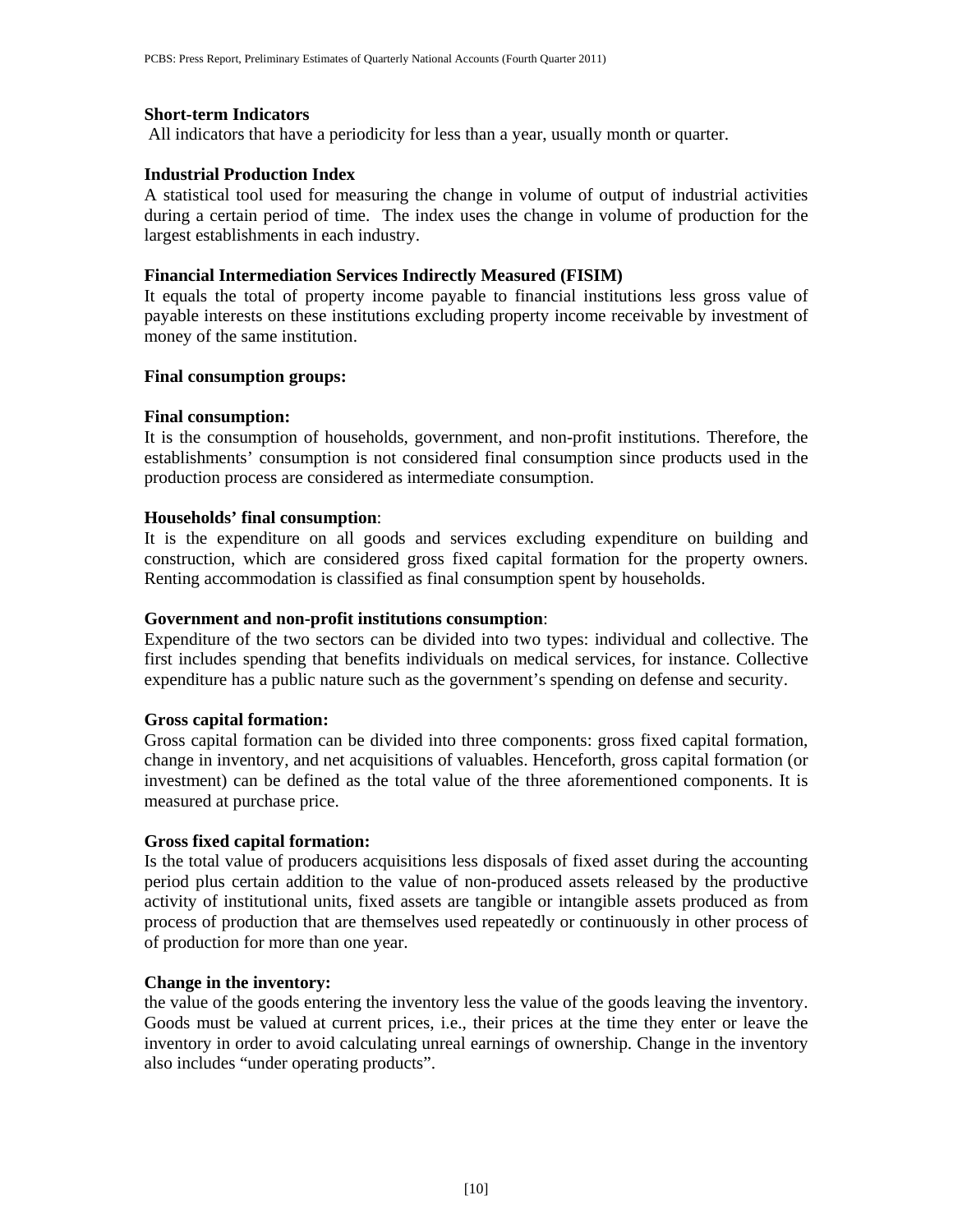# **Exports and imports of goods and services:**

They include trading goods and services among residents and non-residents and selling, barter, and gifts.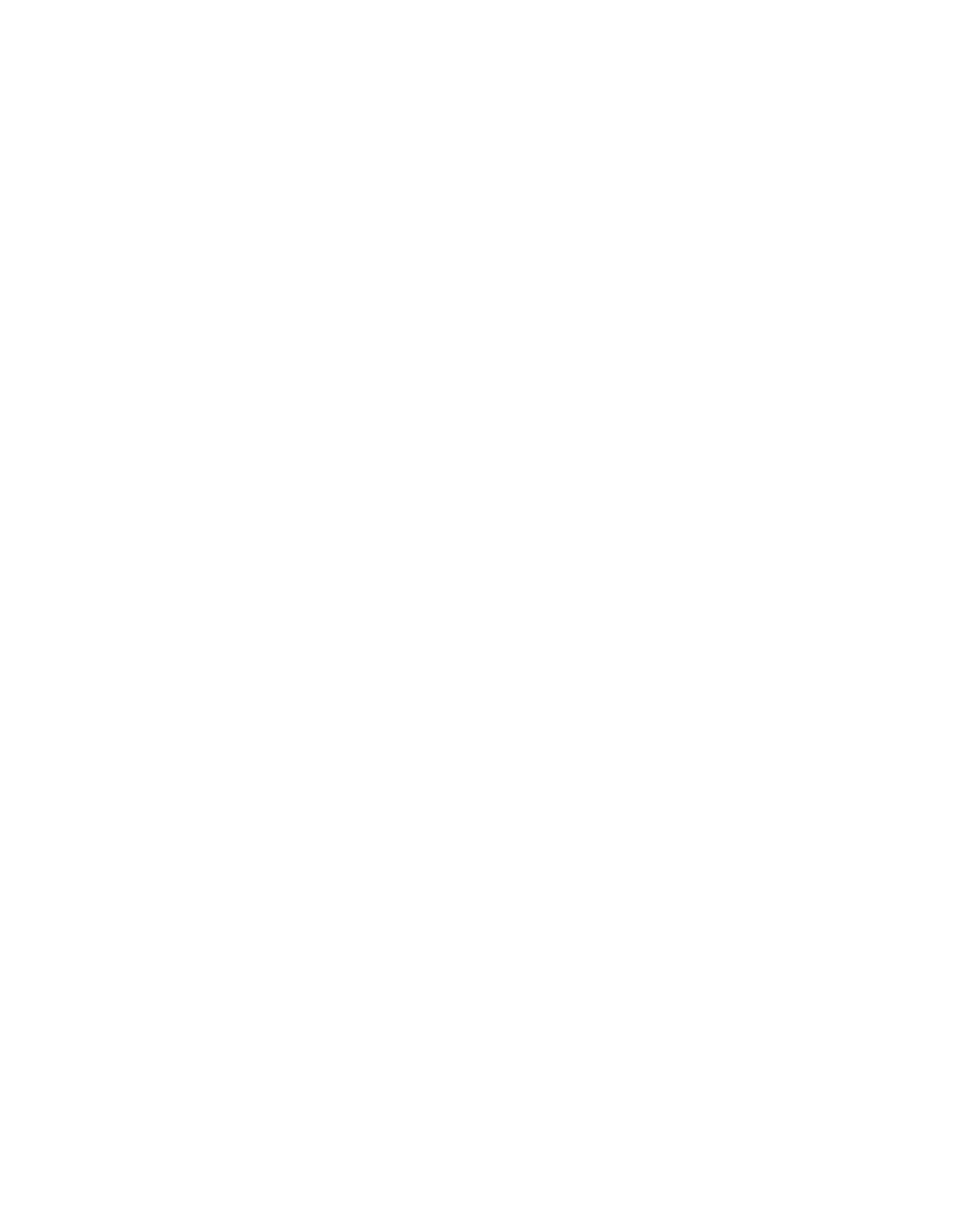جدول 1-1: القيمة المضافة في الأراضي الفلسطينية\* حسب النشاط الاقتصادي والربع للعام 2011 بالأسعار الثابتة: سنة الأساس 2004

#### **Table 1-1: Value added in the Palestinian Territory\* by economic activity and quarter for the year 2011 at constant prices: 2004 is the base year**

| Value In US\$ Million                        |                 |                |                        |               |                  | القيمة بالمليون دولار أمريكي                    |
|----------------------------------------------|-----------------|----------------|------------------------|---------------|------------------|-------------------------------------------------|
|                                              |                 |                |                        |               |                  |                                                 |
| <b>Economic Activity</b>                     | الربع الرابع*** | الربع الثالث** | الربع الثان <i>ي**</i> | الربع الأول** | القيم السنوية*** | لنشاط الاقتصادي                                 |
|                                              | $Q IV***$       | $Q$ $   **$    | $Q \parallel^{**}$     | $Q \mid^{**}$ | Annual Data***   |                                                 |
| <b>Agriculture and Fishing</b>               | 122.9           | 79.6           | 99.3                   | 96.5          | 398.3            | الزراعة وصبد الأسماك                            |
| Mining, Manufacturing, Electricity and Water | 196.1           | 200.2          | 203.9                  | 191.4         | 791.6            | التعدين، الصناعة التحويلية و المياه و الكهر باع |
| Mining and Quarrying                         | 6.2             | 6.1            | 4.4                    | 6.2           | 22.9             | التعدين و استغلال المحاجر                       |
| Manufacturing                                | 129.3           | 133.5          | 150.1                  | 136.5         | 549.4            | الصناعة التحو بلبة                              |
| Electricity and Water Supply                 | 60.6            | 60.6           | 49.4                   | 48.7          | 219.3            | إمدادات المياه و الكهر باء                      |
| <b>Construction</b>                          | 180.0           | 181.4          | 183.1                  | 148.0         | 692.5            | الانشاءات                                       |
| <b>Wholesale and Retail Trade</b>            | 178.1           | 178.3          | 170.0                  | 157.5         | 683.9            | تجارة الجملة والتجزئة                           |
| <b>Transport, Storage and Communications</b> | 119.6           | 123.5          | 117.4                  | 108.3         | 468.8            | النقل والتخزين والاتصالات                       |
| <b>Financial intermediation</b>              | 80.1            | 78.9           | 79.9                   | 78.0          | 316.9            | الوساطة المالبة                                 |
| <b>Services</b>                              | 338.8           | 323.5          | 321.7                  | 311.9         | 1,295.9          | الخدمات                                         |
| Real Estate, Renting and Business Services   | 106.4           | 109.3          | 108.2                  | 110.9         | 434.8            | الأنشطة العقارية والايجارية والتجارية           |
| Community, Social and Personal Services      | 25.0            | 24.0           | 25.4                   | 24.9          | 99.3             | أنشطة الخدمة المجتمعية والاجتماعية والشخصية     |
| <b>Hotels and Restaurants</b>                | 46.0            | 31.5           | 26.8                   | 25.2          | 129.5            | المطاعم والفنادق                                |
| Education                                    | 121.5           | 121.0          | 122.3                  | 114.0         | 478.8            | التعليم                                         |
| <b>Health and Social Work</b>                | 39.9            | 37.7           | 39.0                   | 36.9          | 153.5            | الصحة والعمل الاجتماعي                          |
| <b>Public Administration and Defense</b>     | 220.9           | 229.5          | 229.8                  | 225.6         | 905.8            | الإدارة العامة والدفاع                          |
| <b>Households with Employed Persons</b>      | 1.2             | 1.2            | 1.3                    | 1.2           | 4.9              | الخدمات المنز لبة                               |
| <b>FISIM</b>                                 | $-66.8$         | $-65.9$        | $-66.2$                | $-63.5$       | $-262.4$         | خدمات الوساطة المالية المقاسة بصورة غير مباشرة  |
| <b>Customs Duties</b>                        | 113.6           | 111.7          | 108.6                  | 107.9         | 441.8            | الرسوم الجمركية                                 |
| VAT on Imports, net                          | 157.4           | 164.2          | 149.4                  | 130.0         | 601.0            | صافي ضريبة القيمة المضافة على الواردات          |
| <b>Gross Domestic Product</b>                | 1.641.9         | 1.606.1        | 1.598.2                | 1.492.8       | 6.339.0          | الناتج المحلى الإجمالي                          |

\* البيانات باستثناء ذلك الجزء من محافظة القدس الذي ضمته إسرائيل عنوة بعيد احتلالها للضفة الغربية عام 1967 . .<br>\* البيانات باستثناء ذلك الجزء من محافظة القدس الذي ضمته إسرائيل عنوة بعيد احتلالها للضفة الغربية عام 1967 . [1

\*\* Preliminary Estimates and it will be revised. والتحديل التاقيح والتعديل للتنقيح عرضة للتنقيح والتعديل للتنقيح عرضة للتنقيح عرضة للتنقيح عرضة للتنقيح عرضة للتنقيح عرضة للتنقيح عرضة للتنقيح عرضة للتنقيح عرضة للتنقيح عرضة

\*\*\* Flash Estimates, and its Preliminary and will be revised والتعديل الأصدار الأول، وهي اولية عرضة للتنقيح والتعديل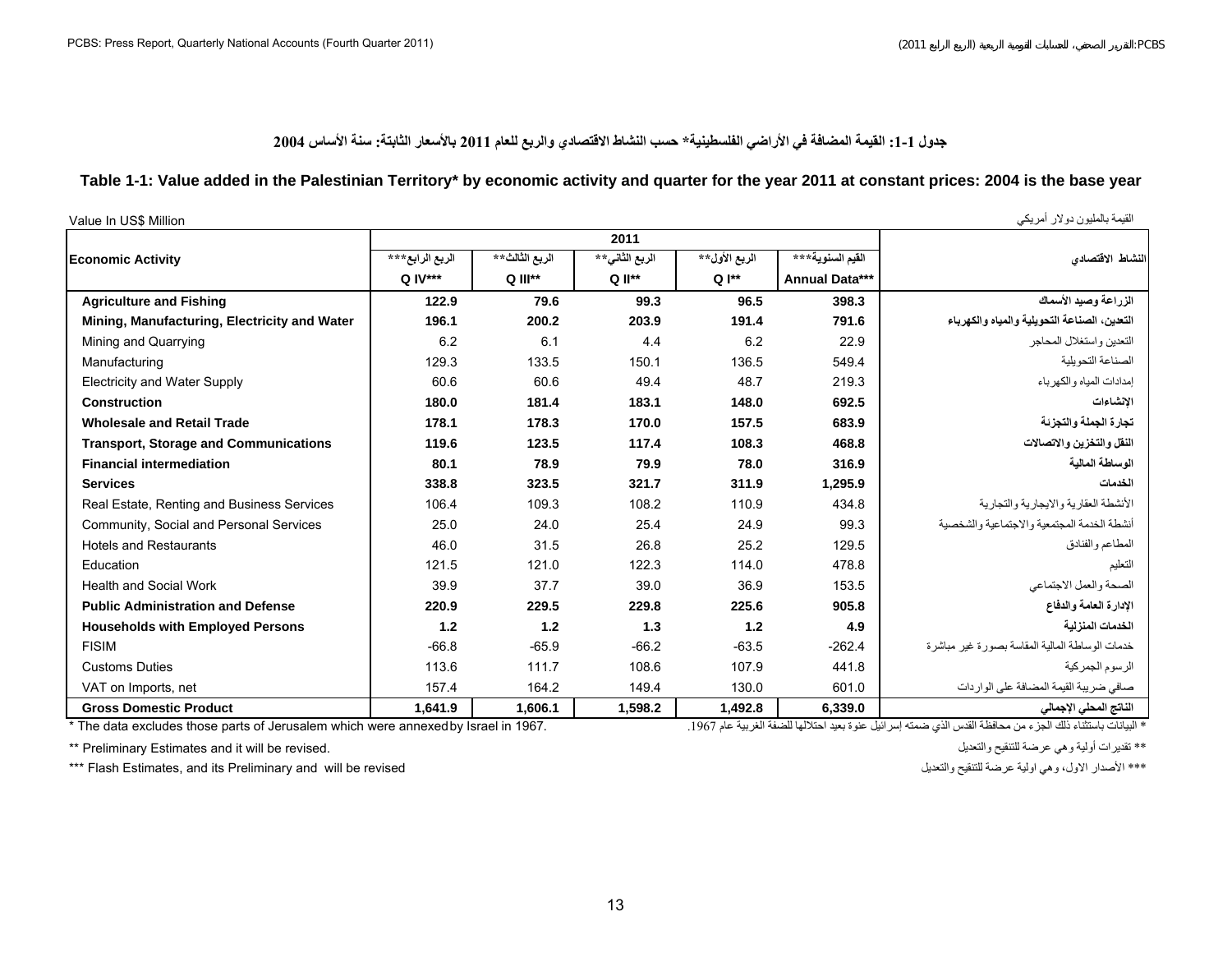# جدول 1-2: القيمة المضافة في الضفة الغربية\* حسب النشاط الاقتصادي والربع للعام 2011 بالأسعار الثابتة: سنة الأساس 2004

#### **Table 1-2: Value added in the West Bank\* by economic activity and quarter for the year 2011 at constant prices: 2004 is the base year**

القيمة بالمليون دولار أمريكي Million \$US In Value

| <b>Economic Activity</b>                     | الربع الرابع*** | الربع الثالث** | الربع الثاني**     | الربع الأول** | القيم السنوية*** | النشاط الاقتصادي                               |
|----------------------------------------------|-----------------|----------------|--------------------|---------------|------------------|------------------------------------------------|
|                                              | $Q IV***$       | $Q$ $   **$    | $Q \parallel^{**}$ | $Q \mid^{**}$ | Annual Data***   |                                                |
| <b>Agriculture and Fishing</b>               | 91.6            | 45.9           | 55.0               | 49.5          | 242.0            | الزراعة وصيد الأسماك                           |
| Mining, Manufacturing, Electricity and Water | 163.7           | 169.6          | 176.6              | 165.1         | 675.0            | التعدين، الصناعة التحويلية والمياه والكهرباء   |
| Mining and Quarrying                         | 6.2             | 6.1            | 4.4                | 6.2           | 22.9             | التعدين و استغلال المحاجر                      |
| Manufacturing                                | 121.0           | 125.6          | 141.3              | 128.5         | 516.4            | الصناعة التحويلية                              |
| Electricity and Water Supply                 | 36.5            | 37.9           | 30.9               | 30.4          | 135.7            | إمدادات المياه و الكهر باء                     |
| <b>Construction</b>                          | 98.5            | 100.3          | 112.8              | 94.8          | 406.4            | الانشاءات                                      |
| <b>Wholesale and Retail Trade</b>            | 143.4           | 143.1          | 135.8              | 125.2         | 547.5            | تجارة الجملة والتجزئة                          |
| <b>Transport, Storage and Communications</b> | 113.0           | 116.7          | 110.8              | 102.1         | 442.6            | النقل والتخزين والاتصالات                      |
| <b>Financial intermediation</b>              | 68.7            | 67.9           | 69.0               | 67.5          | 273.1            | الوساطة المالبة                                |
| <b>Services</b>                              | 201.5           | 194.7          | 194.7              | 191.6         | 782.5            | الخدمات                                        |
| Real Estate, Renting and Business Services   | 66.8            | 70.2           | 68.1               | 71.9          | 277.0            | الأنشطة العقارية والايجارية والتجارية          |
| Community, Social and Personal Services      | 21.0            | 19.3           | 21.0               | 20.9          | 82.2             | أنشطة الخدمة المجتمعية و الاجتماعية و الشخصية  |
| <b>Hotels and Restaurants</b>                | 20.2            | 14.7           | 17.0               | 14.7          | 66.6             | المطاعم والفنادق                               |
| Education                                    | 66.9            | 65.9           | 63.3               | 60.4          | 256.5            | النعليم                                        |
| <b>Health and Social Work</b>                | 26.6            | 24.6           | 25.3               | 23.7          | 100.2            | الصحة والعمل الاجتماعي                         |
| <b>Public Administration and Defense</b>     | 139.6           | 143.3          | 146.2              | 139.2         | 568.3            | الإدارة العامة والدفاع                         |
| <b>Households with Employed Persons</b>      | 0.6             | 0.5            | 0.6                | 0.6           | 2.3              | الخدمات المنز لبة                              |
| <b>FISIM</b>                                 | $-58.2$         | $-57.5$        | $-57.9$            | $-55.4$       | $-229.0$         | خدمات الوساطة المالية المقاسة بصورة غير مباشرة |
| <b>Customs Duties</b>                        | 101.0           | 99.3           | 96.5               | 95.9          | 392.7            | الرسوم الجمركية                                |
| VAT on Imports, net                          | 139.1           | 145.1          | 132.0              | 114.8         | 531.0            | صافي ضريبة القيمة المضافة على الواردات         |
| <b>Gross Domestic Product</b>                | 1,202.5         | 1,168.9        | 1,172.1            | 1,090.9       | 4,634.4          | الناتج المحلي الإجمالي                         |

\* البيانات باستثناء ذلك الجزء من محافظة القدس الذي ضمته إسرائيل عنوة بعيد احتلالها للضفة الغربية عام 1967 . [19

\*\* Preliminary Estimates and it will be revised. والتعديل التنقيح والتعديل للتنقيح عرضة للتنقيح عرضة للتنقيح والتعديل

\*\*\* Flash Estimates, and its Preliminary and will be revised أصدار الاول، وهي اولية عرضة للتنقيح والنعديل الأصدار الأول، وهي اولية عرضة للتنقيح والنعديل المستح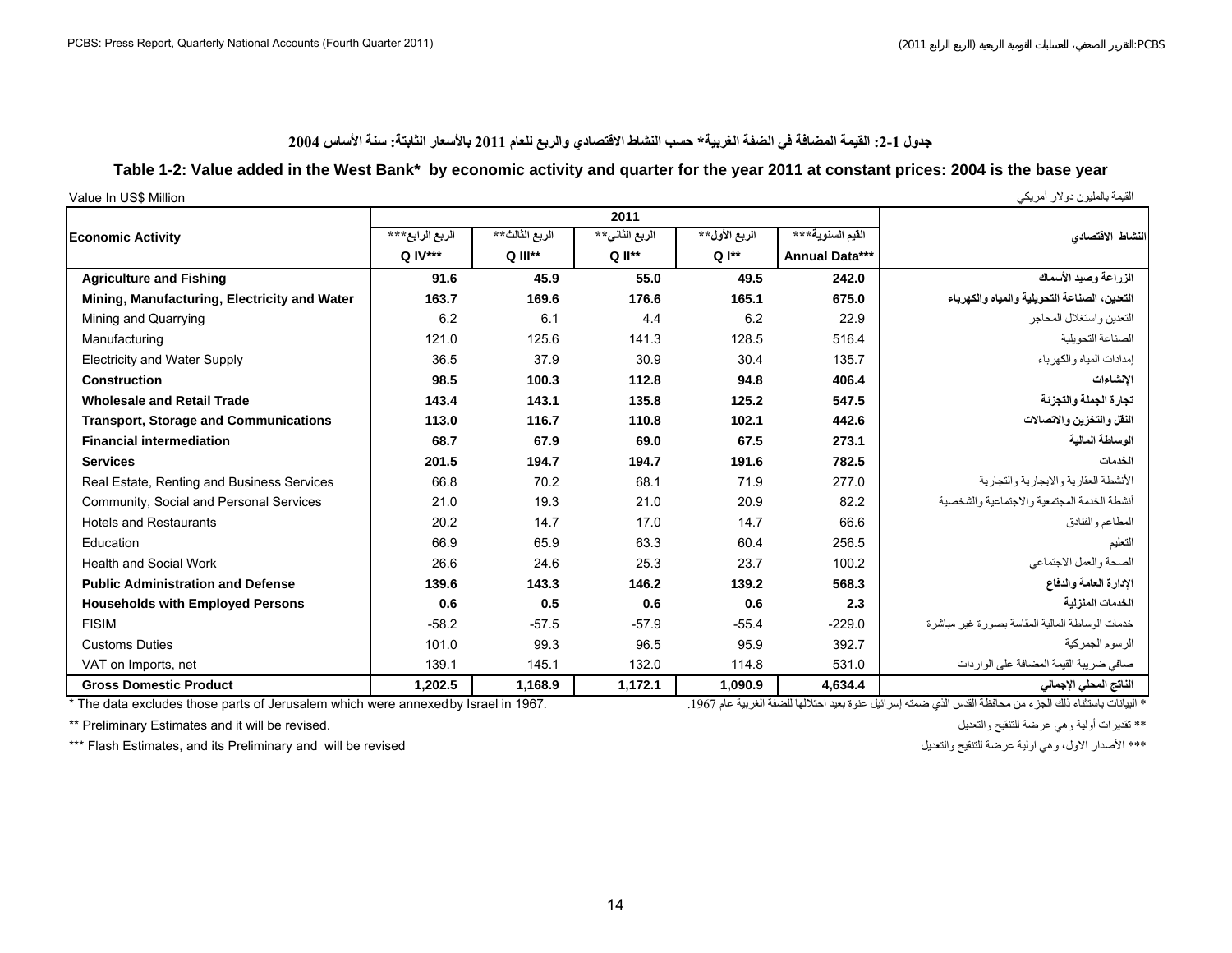#### **Table 1-3: Value added in the Gaza Strip by economic activity and quarter for the year 2011 at constant prices: 2004 is the base year**

|  |  |  | Value In US\$ Million |  |
|--|--|--|-----------------------|--|
|--|--|--|-----------------------|--|

| <b>Economic Activity</b>                     | الربع الرابع** | الربع الثالث*          | الربع الثاني* | الربع الأول* | القيم السنوية**      | النشاط الاقتصادى                                |
|----------------------------------------------|----------------|------------------------|---------------|--------------|----------------------|-------------------------------------------------|
|                                              | $Q IV**$       | $Q$ $   $ <sup>*</sup> | $Q$ $II^*$    | Q'           | <b>Annual Data**</b> |                                                 |
| <b>Agriculture and Fishing</b>               | 31.3           | 33.7                   | 44.3          | 47.0         | 156.3                | الزراعة وصيد الأسماك                            |
| Mining, Manufacturing, Electricity and Water | 32.4           | 30.6                   | 27.3          | 26.3         | 116.6                | التعدين، الصناعة التحويلية والمياه والكهرباء    |
| Mining and Quarrying                         | 0.0            | 0.0                    | 0.0           | 0.0          | 0.0                  | التعدين واستغلال المحاجر                        |
| Manufacturing                                | 8.3            | 7.9                    | 8.8           | 8.0          | 33.0                 | الصناعة التحويلية                               |
| <b>Electricity and Water Supply</b>          | 24.1           | 22.7                   | 18.5          | 18.3         | 83.6                 | إمدادات المياه و الكهر باء                      |
| <b>Construction</b>                          | 81.5           | 81.1                   | 70.3          | 53.2         | 286.1                | الانشاءات                                       |
| <b>Wholesale and Retail Trade</b>            | 34.7           | 35.2                   | 34.2          | 32.3         | 136.4                | تجارة الجملة والتجزئة                           |
| <b>Transport, Storage and Communications</b> | 6.6            | 6.8                    | 6.6           | 6.2          | 26.2                 | النقل والتخزين والاتصالات                       |
| <b>Financial intermediation</b>              | 11.4           | 11.0                   | 10.9          | 10.5         | 43.8                 | الوساطة المالبة                                 |
| <b>Services</b>                              | 137.3          | 128.8                  | 127.0         | 120.3        | 513.4                | الخدمات                                         |
| Real Estate, Renting and Business Services   | 39.6           | 39.1                   | 40.1          | 39.0         | 157.8                | الأنشطة العقار ية و الإيجار ية و التجار ية      |
| Community, Social and Personal Services      | 4.0            | 4.7                    | 4.4           | 4.0          | 17.1                 | أنشطة الخدمة المجتمعية و الاجتماعية و الشخصية   |
| <b>Hotels and Restaurants</b>                | 25.8           | 16.8                   | 9.8           | 10.5         | 62.9                 | المطاعم والفنادق                                |
| Education                                    | 54.6           | 55.1                   | 59.0          | 53.6         | 222.3                | النعليم                                         |
| <b>Health and Social Work</b>                | 13.3           | 13.1                   | 13.7          | 13.2         | 53.3                 | الصحة والعمل الاجتماعي                          |
| <b>Public Administration and Defense</b>     | 81.3           | 86.2                   | 83.6          | 86.4         | 337.5                | الإدارة العامة والدفاع                          |
| <b>Households with Employed Persons</b>      | 0.6            | 0.7                    | 0.7           | 0.6          | 2.6                  | الخدمات المنز لبة                               |
| <b>FISIM</b>                                 | $-8.6$         | $-8.4$                 | $-8.3$        | $-8.1$       | $-33.4$              | خدمات الو ساطة المالية المقاسة بصورة غبر مباشرة |
| <b>Customs Duties</b>                        | 12.6           | 12.4                   | 12.1          | 12.0         | 49.1                 | الرسوم الجمركية                                 |
| VAT on Imports, net                          | 18.3           | 19.1                   | 17.4          | 15.2         | 70.0                 | صافي ضريبة القيمة المضافة على الواردات          |
| <b>Gross Domestic Product</b>                | 439.4          | 437.2                  | 426.1         | 401.9        | 1,704.6              | الناتج المحلي الإجمالي                          |

\* تقديرات أولية وهي عرضة للتنقيح والتعديل للتنقيح والتعديل للتنقيح والتعديل للتنقيح عرضة للتنقيح والتعديل للتنقيح عرضة للتنقيح والتعديل

\*\* Flash Estimates, and its Preliminary and will be revised والتعديل للتنقيح عرضة اولية وهي ،الاول الأصدار\*\*

القيمة بالمليون دولار أمريكي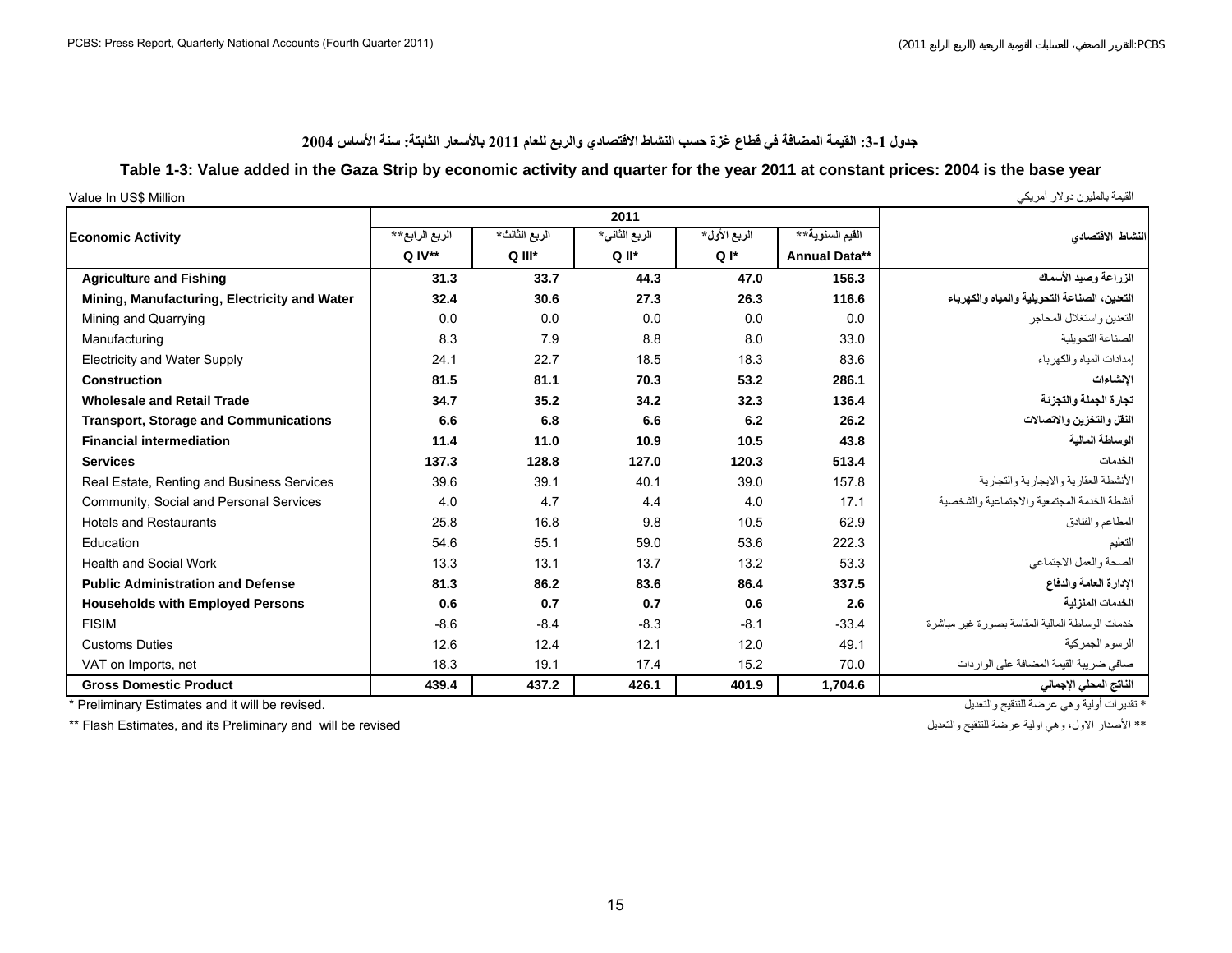#### جدول 2-1: نسبة مساهمة الأنشطة الاقتصادية في الناتج المحلي الإجمالي في الأراضي الفلسطينية\* حسب النشاط الاقتصادي والربع للعام 2011 بالأسعار الثابتة: سنة الأساس 2004

 **Table 2-1: Percentage contribution to GDP in the Palestinian Territory\* by economic activity and quarter for 2011 at constant prices: 2004 is the base year**

| <b>Economic Activity</b>                     | الربع الرابع*** | الربع الثالث** | الربع الثاني**     | الربع الأول** | القيم السنوية***      | النشاط الاقتصادى                                |
|----------------------------------------------|-----------------|----------------|--------------------|---------------|-----------------------|-------------------------------------------------|
|                                              | Q IV***         | Q III**        | $Q \parallel^{**}$ | $Q \mid^{**}$ | <b>Annual Data***</b> |                                                 |
| <b>Agriculture and Fishing</b>               | 7.5             | 5.0            | 6.2                | 6.5           | 6.3                   | الزراعة وصيد الأسماك                            |
| Mining, Manufacturing, Electricity and Water | 11.9            | 12.5           | 12.8               | 12.8          | 12.5                  | التعدين، الصناعة التحويلية و المياه و الكهر باع |
| Mining and Quarrying                         | 0.4             | 0.4            | 0.3                | 0.4           | 0.4                   | التعدين واستغلال المحاجر                        |
| Manufacturing                                | 7.8             | 8.3            | 9.4                | 9.1           | 8.6                   | الصناعة التحويلية                               |
| <b>Electricity and Water Supply</b>          | 3.7             | 3.8            | 3.1                | 3.3           | 3.5                   | إمدادات المياه و الكهر باء                      |
| <b>Construction</b>                          | 11.0            | 11.3           | 11.5               | 9.9           | 10.9                  | الانشاءات                                       |
| <b>Wholesale and Retail Trade</b>            | 10.8            | 11.1           | 10.6               | 10.6          | 10.8                  | تجارة الجملة والتجزئة                           |
| <b>Transport, Storage and Communications</b> | 7.3             | 7.7            | 7.3                | 7.3           | 7.4                   | النقل والتخزين والاتصالات                       |
| <b>Financial intermediation</b>              | 4.9             | 4.9            | 5.0                | 5.2           | 5.0                   | الوساطة المالية                                 |
| <b>Services</b>                              | 20.6            | 20.1           | 20.1               | 20.9          | 20.4                  | الخدمات                                         |
| Real Estate, Renting and Business Services   | 6.5             | 6.8            | 6.7                | 7.4           | 6.8                   | الأنشطة العقارية والايجارية والتجارية           |
| Community, Social and Personal Services      | 1.5             | 1.5            | 1.6                | 1.7           | 1.6                   | أنشطة الخدمة المجتمعية و الاجتماعية و الشخصية   |
| <b>Hotels and Restaurants</b>                | 2.8             | 2.0            | 1.7                | 1.7           | 2.0                   | المطاعم و الفنادق                               |
| Education                                    | 7.4             | 7.5            | 7.7                | 7.6           | 7.6                   | التعليم                                         |
| <b>Health and Social Work</b>                | 2.4             | 2.3            | 2.4                | 2.5           | 2.4                   | الصحة والعمل الاجتماعي                          |
| <b>Public Administration and Defense</b>     | 13.5            | 14.3           | 14.4               | 15.1          | 14.3                  | الإدارة العامة والدفاع                          |
| <b>Households with Employed Persons</b>      | 0.1             | 0.1            | 0.1                | 0.1           | 0.1                   | الخدمات المنز لبة                               |
| <b>FISIM</b>                                 | $-4.1$          | $-4.1$         | $-4.1$             | $-4.3$        | $-4.1$                | خدمات الو ساطة المالية المقاسة بصورة غبر مباشرة |
| <b>Customs Duties</b>                        | 6.9             | 7.0            | 6.8                | 7.2           | 7.0                   | الرسوم الجمركية                                 |
| VAT on Imports, net                          | 9.6             | 10.1           | 9.3                | 8.7           | 9.4                   | صافي ضريبة القيمة المضافة على الواردات          |
| Total                                        | 100             | 100            | 100                | 100           | 100                   | المجموع                                         |

\* البيانات باستثناء ذلك الجزء من محافظة القدس الذي ضمته إسرائيل عنوة بعيد احتلالها للضفة الغربية عام 1967 . [1

\*\* Preliminary Estimates and it will be revised. والتعديل التنقيح والتعديل التعديل للتنقيح والتعديل للتنقيح والتعديل

\*\*\* Flash Estimates, and its Preliminary and will be revised أصدار الاول، وهي اولية عرضة للتنقيح والتعديل الأصدار الأول، وهي اولية عرضة للتنقيح والتعديل للتنقيح عرضة التنقيح والتعديل ل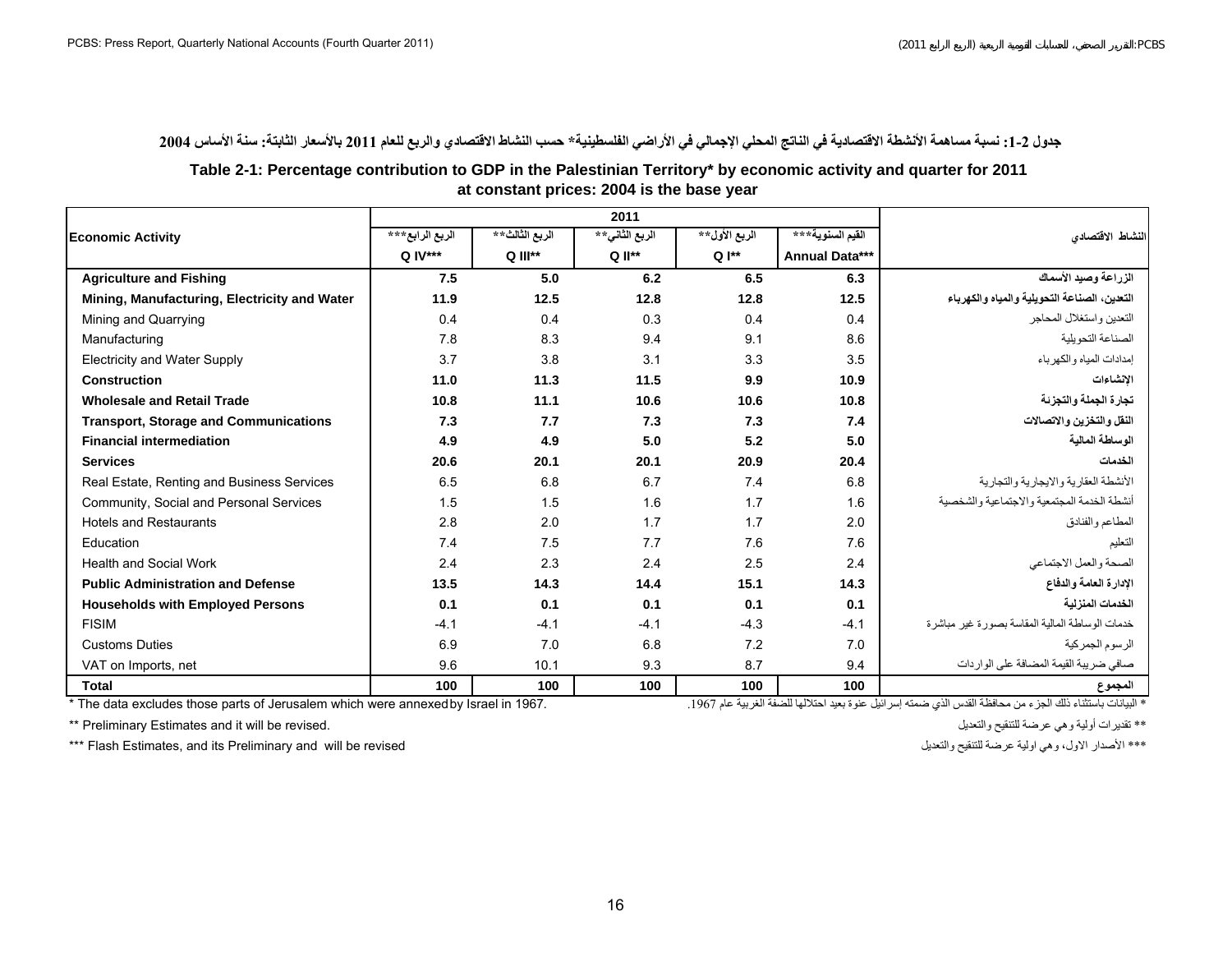جدول 2-2: نسبة مساهمة الأنشطة الاقتصادية في الناتج المحلي الإجمالي في الضفة الغربية\* حسب النشاط الاقتصادي والربع للعام 2011 بالأسعار الثابتة: سنة الأساس 2004

| <b>Economic Activity</b>                     | الربع الرابع*** | الربع الثالث** | الربع الثاني**     | الربع الأول** | القيم السنوية***      | لنشاط الاقتصادى                                 |
|----------------------------------------------|-----------------|----------------|--------------------|---------------|-----------------------|-------------------------------------------------|
|                                              | $Q IV***$       | $Q$ $   **$    | $Q \parallel^{**}$ | $Q \mid^{**}$ | <b>Annual Data***</b> |                                                 |
| <b>Agriculture and Fishing</b>               | 7.6             | 3.9            | 4.7                | 4.5           | 5.2                   | الزراعة وصيد الأسماك                            |
| Mining, Manufacturing, Electricity and Water | 13.6            | 14.5           | 15.1               | 15.2          | 14.5                  | التعدين، الصناعة التحويلية والمياه والكهرباء    |
| Mining and Quarrying                         | 0.5             | 0.5            | 0.4                | 0.6           | 0.5                   | التعدين واستغلال المحاجر                        |
| Manufacturing                                | 10.1            | 10.8           | 12.1               | 11.8          | 11.1                  | الصناعة التحويلية                               |
| <b>Electricity and Water Supply</b>          | 3.0             | 3.2            | 2.6                | 2.8           | 2.9                   | إمدادات المياه و الكهر باء                      |
| <b>Construction</b>                          | 8.2             | 8.6            | 9.6                | 8.7           | 8.8                   | الانشاءات                                       |
| <b>Wholesale and Retail Trade</b>            | 11.9            | 12.2           | 11.6               | 11.5          | 11.8                  | تجارة الجملة والتجزئة                           |
| <b>Transport, Storage and Communications</b> | 9.4             | 10.0           | 9.5                | 9.4           | 9.6                   | النقل والتخزين والاتصالات                       |
| <b>Financial intermediation</b>              | 5.7             | 5.8            | 5.9                | 6.2           | 5.9                   | الوساطة المالبة                                 |
| <b>Services</b>                              | 16.8            | 16.7           | 16.6               | 17.5          | 16.9                  | الخدمات                                         |
| Real Estate, Renting and Business Services   | 5.6             | 6.0            | 5.7                | 6.6           | 6.0                   | الأنشطة العقارية والايجارية والتجارية           |
| Community, Social and Personal Services      | 1.7             | 1.7            | 1.8                | 1.9           | 1.8                   | أنشطة الخدمة المجتمعية والاجتماعية والشخصية     |
| <b>Hotels and Restaurants</b>                | 1.7             | 1.3            | 1.5                | 1.3           | 1.4                   | المطاعم والفنادق                                |
| Education                                    | 5.6             | 5.6            | 5.4                | 5.5           | 5.5                   | التعليم                                         |
| <b>Health and Social Work</b>                | 2.2             | 2.1            | 2.2                | 2.2           | 2.2                   | الصحة والعمل الاجتماعي                          |
| <b>Public Administration and Defense</b>     | 11.6            | 12.3           | 12.5               | 12.8          | 12.3                  | الإدارة العامة والدفاع                          |
| <b>Households with Employed Persons</b>      | 0.1             | 0.0            | 0.1                | 0.1           | 0.1                   | الخدمات المنز لبة                               |
| <b>FISIM</b>                                 | $-4.8$          | $-4.9$         | $-4.9$             | $-5.1$        | $-4.9$                | خدمات الو ساطة المالية المقاسة بصورة غير مباشرة |
| <b>Customs Duties</b>                        | 8.4             | 8.5            | 8.1                | 8.7           | 8.4                   | الرسوم الجمركية                                 |
| VAT on Imports, net                          | 11.5            | 12.4           | 11.2               | 10.5          | 11.4                  | صافى ضريبة القيمة المضافة على الوار دات         |
| <b>Total</b>                                 | 100             | 100            | 100                | 100           | 100                   | المجموع                                         |

 **Table 2-2: Percentage contribution to GDP in the West Bank\* by economic activity and quarter for 2011 at constant prices: 2004 is the base year**

\* البيانات باستثناء ذلك الجزء من محافظة القدس الذي ضمته إسرائيل عنوة بعيد احتلالها للضفة الغربية عام 1967 . اص

\*\* Preliminary Estimates and it will be revised. والتعديل التنقيح والتعديل التعليح والتعديل للتنقيح والتعديل ل

\*\*\* Flash Estimates, and its Preliminary and will be revised والتعديل الأصدار الأول، وهي اولية عرضة للتنقيح والتعديل الأصدار الأول، وهي اولية عرضة للتنقيح والتعديل المستخدم التنقيع عرضة التنقيح والتعديل الأصدار الأول، وه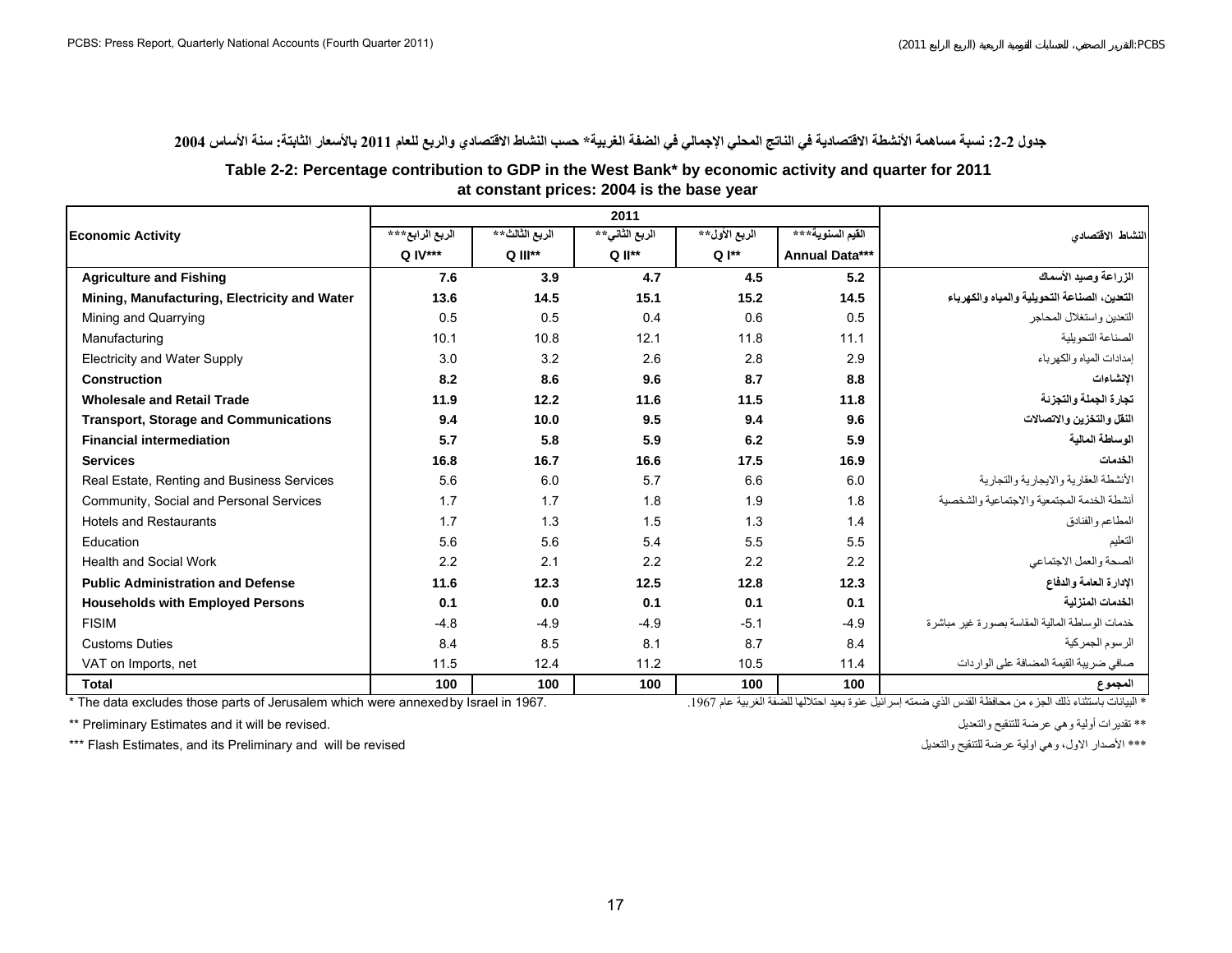# جدول 2-3: نسبة مساهمة الأنشطة الاقتصادية في الناتج المحلي الإجمالي في قطاع غزة حسب النشاط الاقتصادي والربع للعام 2011 بالأسعار الثابتة: سنة الأساس 2004

| Table 2-2: Percentage contribution to GDP in the Gaza Strip by economic activity and quarter for 2011 |
|-------------------------------------------------------------------------------------------------------|
| at constant prices: 2004 is the base year                                                             |

| <b>Economic Activity</b>                     | الربع الرابع** | الربع الثالث* | الربع الثان <i>ي</i> * | الربع الأول* | القيم السنوية**      | النشاط الاقتصادي                                |
|----------------------------------------------|----------------|---------------|------------------------|--------------|----------------------|-------------------------------------------------|
|                                              | $Q IV**$       | $Q$ $   ^*$   | $Q \parallel^*$        | $Q \mid^*$   | <b>Annual Data**</b> |                                                 |
| <b>Agriculture and Fishing</b>               | 7.1            | 7.7           | 10.4                   | 11.7         | 9.2                  | الزراعة وصيد الأسماك                            |
| Mining, Manufacturing, Electricity and Water | 7.4            | 7.0           | 6.4                    | 6.6          | 6.8                  | التعدين، الصناعة التحويلية و المياه و الكهر باع |
| Mining and Quarrying                         | 0.0            | 0.0           | 0.0                    | 0.0          | 0.0                  | التعدين و استغلال المحاجر                       |
| Manufacturing                                | 1.9            | 1.8           | 2.1                    | 2.0          | 1.9                  | الصناعة التحو بلبة                              |
| <b>Electricity and Water Supply</b>          | 5.5            | 5.2           | 4.3                    | 4.6          | 4.9                  | إمدادات المباه والكهر باء                       |
| Construction                                 | 18.5           | 18.5          | 16.5                   | 13.2         | 16.8                 | الانشاءات                                       |
| <b>Wholesale and Retail Trade</b>            | 7.9            | 8.1           | 8.0                    | 8.0          | 8.0                  | تجارة الجملة والتجزئة                           |
| <b>Transport, Storage and Communications</b> | 1.5            | 1.6           | 1.5                    | 1.5          | 1.5                  | النقل والتخزين والاتصالات                       |
| <b>Financial intermediation</b>              | 2.6            | 2.5           | 2.6                    | 2.6          | 2.6                  | اله ساطة المالية                                |
| <b>Services</b>                              | 31.2           | 29.4          | 29.8                   | 29.9         | 30.1                 | الخدمات                                         |
| Real Estate, Renting and Business Services   | 9.0            | 8.9           | 9.4                    | 9.7          | 9.3                  | الأنشطة العقارية والايجارية والتجارية           |
| Community, Social and Personal Services      | 0.9            | 1.1           | 1.0                    | 1.0          | 1.0                  | أنشطة الخدمة المجتمعية و الاجتماعية و الشخصية   |
| <b>Hotels and Restaurants</b>                | 5.9            | 3.8           | 2.3                    | 2.6          | 3.7                  | المطاعم والفنادق                                |
| Education                                    | 12.4           | 12.6          | 13.9                   | 13.3         | 13.0                 | النعليم                                         |
| <b>Health and Social Work</b>                | 3.0            | 3.0           | 3.2                    | 3.3          | 3.1                  | الصحة والعمل الاجتماعي                          |
| <b>Public Administration and Defense</b>     | 18.5           | 19.7          | 19.6                   | 21.5         | 19.8                 | الإدارة العامة والدفاع                          |
| <b>Households with Employed Persons</b>      | 0.1            | 0.2           | 0.2                    | 0.1          | 0.2                  | الخدمات المنز لبة                               |
| <b>FISIM</b>                                 | $-2.0$         | $-1.9$        | $-1.9$                 | $-2.0$       | $-2.0$               | خدمات الوساطة المالية المقاسة بصورة غير مباشرة  |
| <b>Customs Duties</b>                        | 2.9            | 2.8           | 2.8                    | 3.0          | 2.9                  | الرسوم الجمركية                                 |
| VAT on Imports, net                          | 4.3            | 4.4           | 4.1                    | 3.9          | 4.1                  | صافي ضريبة القيمة المضافة على الواردات          |
| <b>Total</b>                                 | 100            | 100           | 100                    | 100          | 100                  | المجموع                                         |

\* تقديرات أولية وهي عرضة للتنقيح والتعديل للتنقيح والتعديل للتنقيح عرضة للتنقيح والتعديل للتنقيح عرضة والتعديل

\*\* Flash Estimates, and its Preliminary and will be revised والتعديل للتنقيح عرضة اولية وهي ،الاول الأصدار\*\*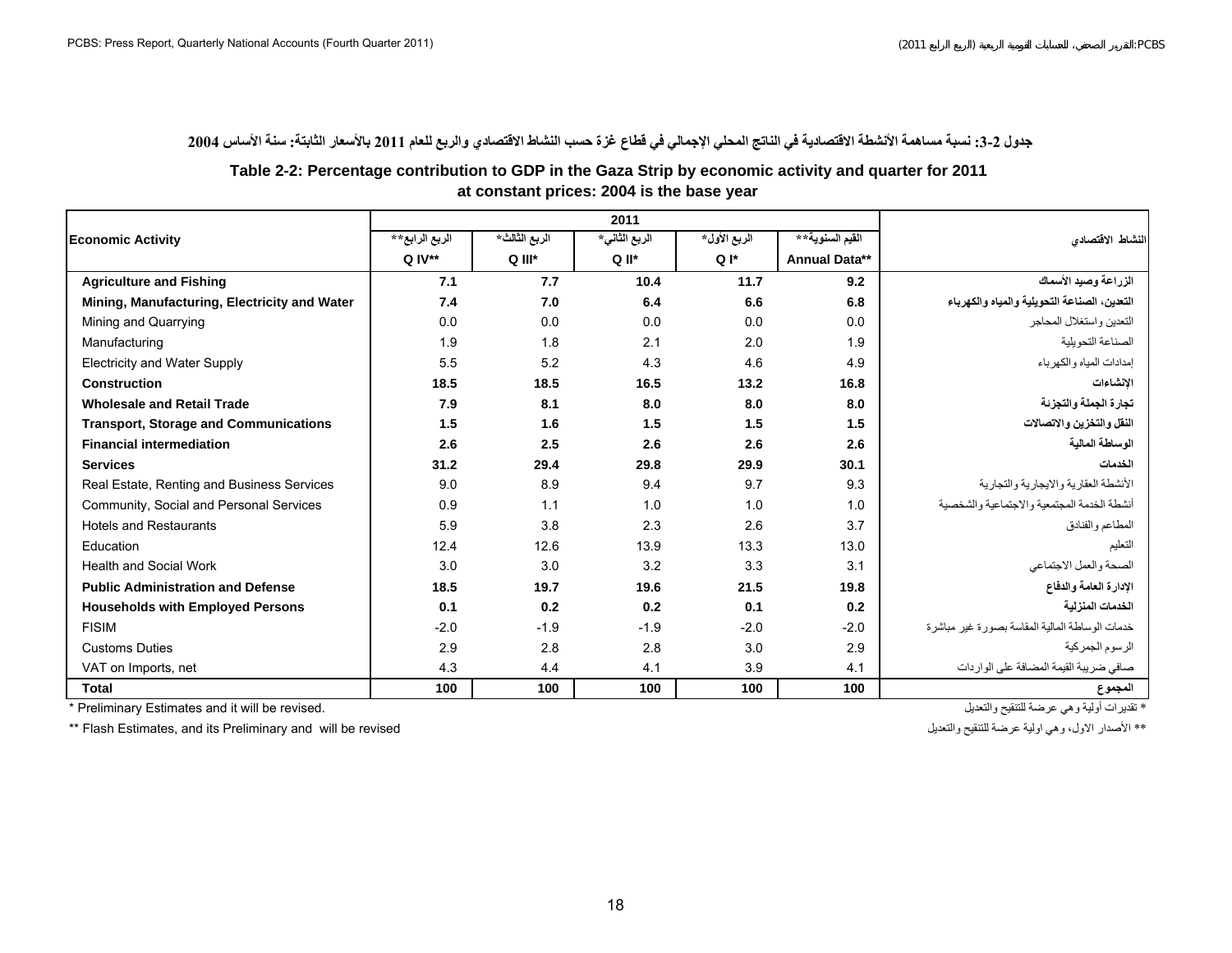#### جدول 3-1: القيمة المضافة في الأراضي الفلسطينية\* حسب النشاط الاقتصادي والربع للعامين 2010-2011 بالأسعار الثابتة: سنة الأساس 2004

# **Table 3-1: Value added in the Palestinian Territory\* by economic activity and quarter for the years 2010-2011 at constant prices: 2004 is the base year**

| Value In US\$ Million                           |                 |                |                    |               |              |              |              |             | القيمة بالمليون دولار أمريكي                   |  |
|-------------------------------------------------|-----------------|----------------|--------------------|---------------|--------------|--------------|--------------|-------------|------------------------------------------------|--|
|                                                 |                 | 2011           |                    |               |              |              | **2010       |             |                                                |  |
| <b>Economic Activity</b>                        | الربع الرابع*** | الربع الثالث** | الربع الثاني**     | الربع الأول** | الربع الرابع | الربع الثالث | الربع الثاني | الربع الأول | النشاط الاقتصادي                               |  |
|                                                 | Q IV***         | Q III**        | $Q \parallel^{**}$ | $Q \mid^{**}$ | Q IV         | Q III        | Q II         | QI          |                                                |  |
| <b>Agriculture and Fishing</b>                  | 122.9           | 79.6           | 99.3               | 96.5          | 99.9         | 73.3         | 97.0         | 89.8        | الزراعة وصيد الأسماك                           |  |
| Mining, Manufacturing, Electricity and<br>Water | 196.1           | 200.2          | 203.9              | 191.4         | 171.9        | 163.5        | 174.9        | 196.3       | التعدين، الصناعة التحويلية والمياه والكهرباء   |  |
| Mining and Quarrying                            | 6.2             | 6.1            | 4.4                | 6.2           | 5.7          | 5.3          | 5.9          | 6.3         | التعدين واستغلال المحاجر                       |  |
| Manufacturing                                   | 129.3           | 133.5          | 150.1              | 136.5         | 124.8        | 116.7        | 127.4        | 138.9       | الصناعة التحو بلبة                             |  |
| <b>Electricity and Water Supply</b>             | 60.6            | 60.6           | 49.4               | 48.7          | 41.4         | 41.5         | 41.6         | 51.1        | إمدادات المياه والكهرباء                       |  |
| <b>Construction</b>                             | 180.0           | 181.4          | 183.1              | 148.0         | 138.8        | 147.1        | 137.7        | 102.0       | الانشاءات                                      |  |
| <b>Wholesale and Retail Trade</b>               | 178.1           | 178.3          | 170.0              | 157.5         | 168.8        | 160.2        | 158.5        | 147.2       | تجارة الجملة والتجزئة                          |  |
| <b>Transport, Storage and Communications</b>    | 119.6           | 123.5          | 117.4              | 108.3         | 118.3        | 113.4        | 111.3        | 103.5       | النقل والتخزين والاتصالات                      |  |
| <b>Financial intermediation</b>                 | 80.1            | 78.9           | 79.9               | 78.0          | 76.5         | 74.1         | 73.1         | 73.5        | الوساطة المالبة                                |  |
| <b>Services</b>                                 | 338.8           | 323.5          | 321.7              | 311.9         | 301.0        | 303.5        | 302.5        | 289.0       | الخدمات                                        |  |
| Real Estate, Renting and Business Services      | 106.4           | 109.3          | 108.2              | 110.9         | 105.9        | 108.9        | 112.5        | 103.6       | الأنشطة العقارية والايجارية والتجارية          |  |
| Community, Social and Personal Services         | 25.0            | 24.0           | 25.4               | 24.9          | 22.4         | 22.8         | 25.0         | 22.9        | أنشطة الخدمة المجتمعية والاجتماعية والشخصية    |  |
| <b>Hotels and Restaurants</b>                   | 46.0            | 31.5           | 26.8               | 25.2          | 22.6         | 22.4         | 18.5         | 16.4        | المطاعم والفنادق                               |  |
| Education                                       | 121.5           | 121.0          | 122.3              | 114.0         | 112.8        | 112.1        | 108.5        | 109.1       | التعليم                                        |  |
| <b>Health and Social Work</b>                   | 39.9            | 37.7           | 39.0               | 36.9          | 37.3         | 37.3         | 38.0         | 37.0        | الصحة والعمل الاجتماعي                         |  |
| <b>Public Administration and Defense</b>        | 220.9           | 229.5          | 229.8              | 225.6         | 200.2        | 202.2        | 200.3        | 196.1       | الإدارة العامة والدفاع                         |  |
| <b>Households with Employed Persons</b>         | 1.2             | 1.2            | 1.3                | 1.2           | 1.0          | 1.1          | 1.3          | 1.2         | الخدمات المنز لية                              |  |
| <b>FISIM</b>                                    | $-66.8$         | $-65.9$        | $-66.2$            | $-63.5$       | $-61.4$      | $-59.7$      | $-58.1$      | $-57.3$     | خدمات الوساطة المالبة المقاسة بصورة غبر مباشرة |  |
| <b>Customs Duties</b>                           | 113.6           | 111.7          | 108.6              | 107.9         | 116.6        | 105.0        | 100.1        | 86.4        | الرسوم الجمركية                                |  |
| VAT on Imports, net                             | 157.4           | 164.2          | 149.4              | 130.0         | 145.5        | 153.2        | 146.1        | 141.6       | صافي ضريبة القيمة المضافة على الواردات         |  |
| <b>Gross Domestic Product</b>                   | 1,641.9         | 1.606.1        | 1.598.2            | 1.492.8       | 1,477.1      | 1.436.9      | 1.444.7      | 1.369.3     | الناتج المحلى الإجمالي                         |  |

19

\* The data excludes those parts of Jerusalem which were annexedby Israel in 1967. " [1967] مع الموافظة القدس الذي ضمته إسرائيل عنوة بعيد احتلالها للضفة الغربية عام 1967 . [1967] "The data excludes those parts of Jerusalem

\*\* Preliminary Estimates and it will be revised. والتعديل التنقيح والتعديل للتنقيح عرضة للتنقيح والتعديل للتنقيح عرضة للتنقيح عرضة للتنقيح عرضة للتنقيح عرضة للتنقيح عرضة للتنقيح عرضة للتنقيح عرضة للتنقيح عرضة للتنقيح والت

\*\*\* Flash Estimates, and its Preliminary and will be revised والتعديل الأصدار الأول، وهي اولية عرضة للتنقيح والتعديل الأصدار الأول، وهي اولية عرضة للتنقيح والتعديل المستخدم التنقيع عرضة التنقيح والتعديل الأصدار الأول، وه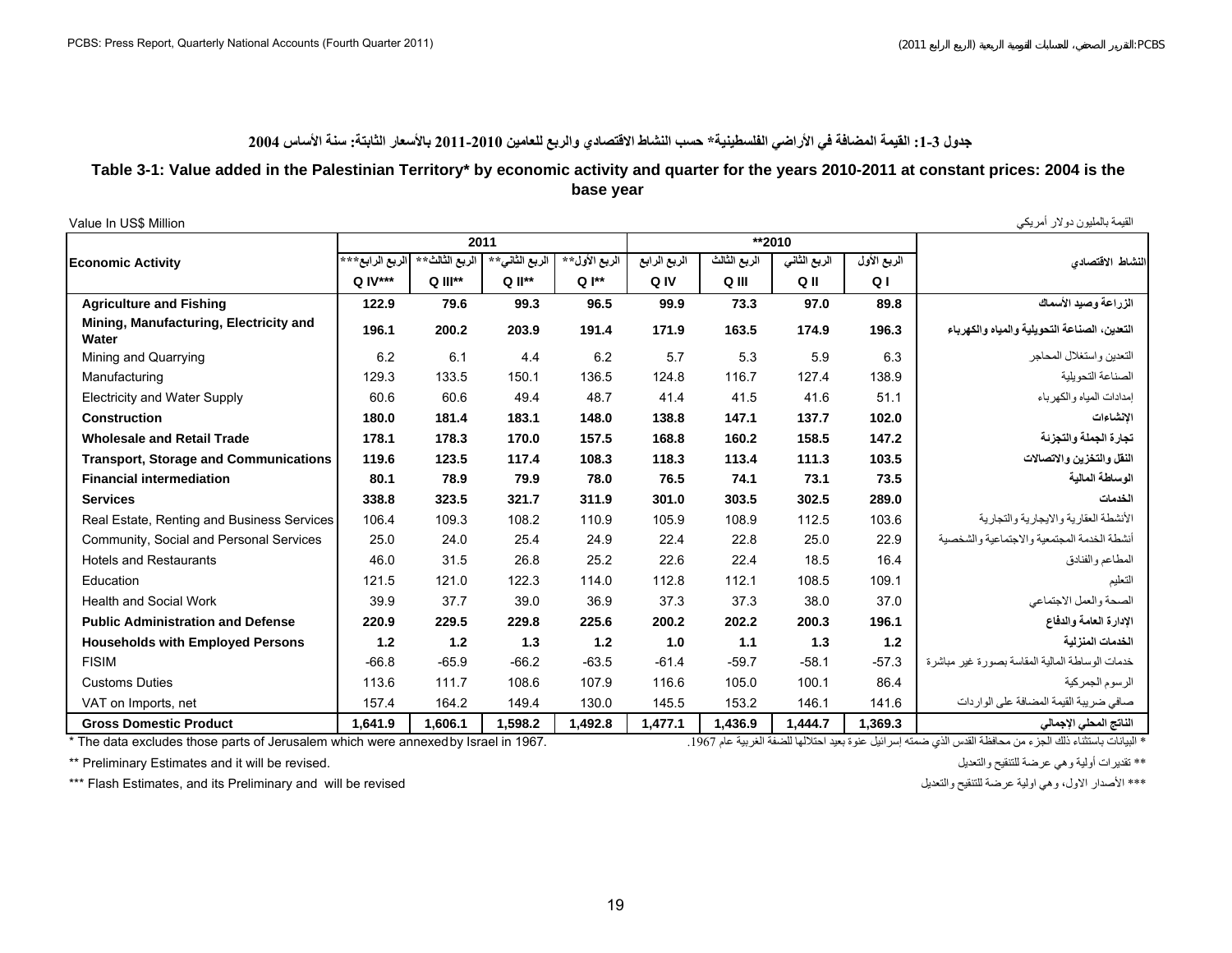### جدول 3-2: القيمة المضافة في الضفة الغربية\* حسب النشاط الاقتصادي والربع للعامين 2010-2011 بالأسعار الثابتة: سنة الأساس 2004

# **Table 3-2: Value added in the West Bank\* by economic activity and quarter for the years 2010-2011 at constant prices: 2004 is the base year**

|                                                 |                 |                | 2011               |               |              |              | **2010        |             |                                                |
|-------------------------------------------------|-----------------|----------------|--------------------|---------------|--------------|--------------|---------------|-------------|------------------------------------------------|
| <b>Economic Activity</b>                        | الربع الرابع*** | الربع الثالث** | الربع الثاني**     | الربع الأول** | الربع الرابع | الربع الثالث | الربع الثاني  | الربع الأول | لنشاط الاقتصادى                                |
|                                                 | $Q IV***$       | Q III**        | $Q \parallel^{**}$ | $Q \mid^{**}$ | Q IV         | $Q$ III      | $Q \parallel$ | QI          |                                                |
| <b>Agriculture and Fishing</b>                  | 91.6            | 45.9           | 55.0               | 49.5          | 78.7         | 39.8         | 67.0          | 48.1        | الزراعة وصيد الأسماك                           |
| Mining, Manufacturing, Electricity and<br>Water | 163.7           | 169.6          | 176.6              | 165.1         | 152.9        | 141.2        | 156.6         | 167.1       | التعدين، الصناعة التحويلية والمياه والكهرباء   |
| Mining and Quarrying                            | 6.2             | 6.1            | 4.4                | 6.2           | 5.7          | 5.3          | 5.9           | 6.3         | التعدين و استغلال المحاجر                      |
| Manufacturing                                   | 121.0           | 125.6          | 141.3              | 128.5         | 119.0        | 109.9        | 121.8         | 130.0       | الصناعة التحو بلبة                             |
| <b>Electricity and Water Supply</b>             | 36.5            | 37.9           | 30.9               | 30.4          | 28.2         | 26.0         | 28.9          | 30.8        | إمدادات المياه والكهرباء                       |
| <b>Construction</b>                             | 98.5            | 100.3          | 112.8              | 94.8          | 95.5         | 100.9        | 110.7         | 90.6        | الانشاءات                                      |
| <b>Wholesale and Retail Trade</b>               | 143.4           | 143.1          | 135.8              | 125.2         | 137.7        | 132.6        | 129.8         | 120.8       | تجارة الجملة والتجزئة                          |
| <b>Transport, Storage and Communications</b>    | 113.0           | 116.7          | 110.8              | 102.1         | 112.3        | 108.1        | 105.8         | 98.4        | النقل والتخزين والاتصالات                      |
| <b>Financial intermediation</b>                 | 68.7            | 67.9           | 69.0               | 67.5          | 66.1         | 63.9         | 62.7          | 62.6        | الوساطة المالبة                                |
| <b>Services</b>                                 | 201.5           | 194.7          | 194.7              | 191.6         | 190.3        | 191.7        | 190.0         | 182.0       | الخدمات                                        |
| Real Estate, Renting and Business Services      | 66.8            | 70.2           | 68.1               | 71.9          | 68.7         | 70.6         | 73.0          | 67.2        | الأنشطة العقارية والايجارية والتجارية          |
| Community, Social and Personal Services         | 21.0            | 19.3           | 21.0               | 20.9          | 19.5         | 19.3         | 20.3          | 18.4        | أنشطة الخدمة المجتمعية والاجتماعية والشخصية    |
| <b>Hotels and Restaurants</b>                   | 20.2            | 14.7           | 17.0               | 14.7          | 18.0         | 14.5         | 16.0          | 14.0        | المطاعم والفنادق                               |
| Education                                       | 66.9            | 65.9           | 63.3               | 60.4          | 60.2         | 63.3         | 56.1          | 58.5        | النعليم                                        |
| <b>Health and Social Work</b>                   | 26.6            | 24.6           | 25.3               | 23.7          | 23.9         | 24.0         | 24.6          | 23.9        | الصحة والعمل الاجتماعي                         |
| <b>Public Administration and Defense</b>        | 139.6           | 143.3          | 146.2              | 139.2         | 124.5        | 122.5        | 127.3         | 123.1       | الإدارة العامة والدفاع                         |
| <b>Households with Employed Persons</b>         | 0.6             | 0.5            | 0.6                | 0.6           | 0.5          | 0.5          | 0.6           | 0.5         | الخدمات المنزلية                               |
| <b>FISIM</b>                                    | $-58.2$         | $-57.5$        | $-57.9$            | $-55.4$       | $-53.3$      | $-51.5$      | $-49.7$       | $-48.5$     | خدمات الوساطة المالية المقاسة بصورة غبر مباشرة |
| <b>Customs Duties</b>                           | 101.0           | 99.3           | 96.5               | 95.9          | 103.6        | 93.3         | 89.0          | 76.8        | الرسوم الجمركية                                |
| VAT on Imports, net                             | 139.1           | 145.1          | 132.0              | 114.8         | 128.6        | 135.4        | 129.1         | 125.2       | صافي ضر بية القيمة المضافة على الو ار دات      |
| <b>Gross Domestic Product</b>                   | 1.202.5         | 1.168.9        | 1.172.1            | 1.090.9       | 1.137.4      | 1.078.4      | 1.118.9       | 1.046.7     | الناتج المحلى الإجمالي                         |

القيمة بالمليون دولار أمريكي Million \$US In Value

\* البيانات باستثناء ذلك الجزء من محافظة القدس الذي ضمته إسرائيل عنوة بعيد احتلالها للضفة الغربية عام 1967 . Ine data excludes those parts of Jerusalem which were annexed by Israel in 1967

\*\* Preliminary Estimates and it will be revised. والتعديل التنقيح والتعديل للتنقيح والتعديل للتنقيح والتعديل ل

\*\*\* Flash Estimates, and its Preliminary and will be revised والتعديل الأصدار الأول، وهي اولية عرضة التنقيح والتعديل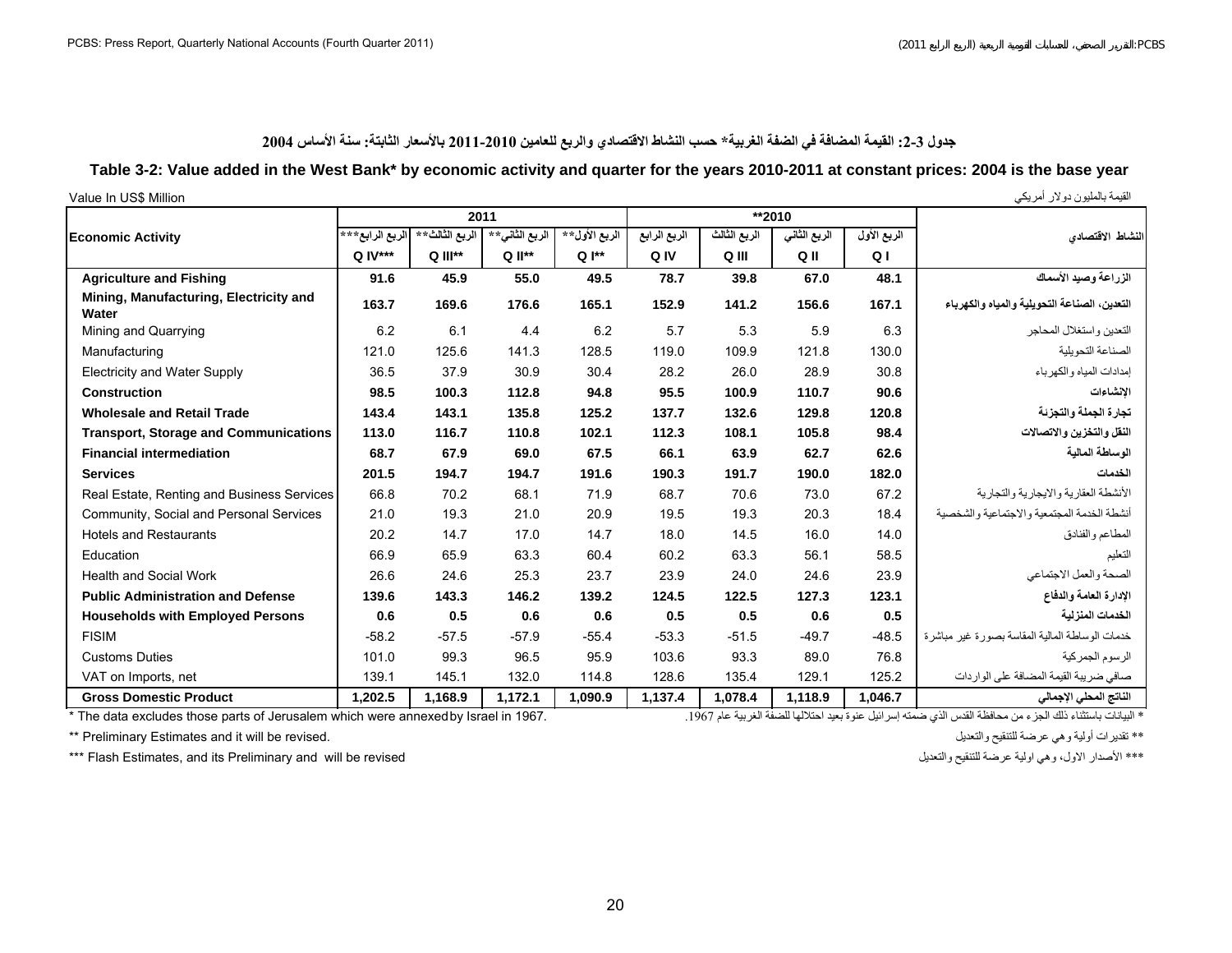#### **Table 3-3: Value added in the Gaza Strip by economic activity and Quarter for the years 2010-2011 at constant prices: 2004 is the base year**

القيمة بالمليون دولار أمريكي Million \$US In Value

|                                                 |                | 2011                   |                 |              |              |              | $*2010$      |             |                                                 |
|-------------------------------------------------|----------------|------------------------|-----------------|--------------|--------------|--------------|--------------|-------------|-------------------------------------------------|
| <b>Economic Activity</b>                        | الربع الرابع** | الربع الثالث*          | الربع الثاني*   | الربع الأول* | الربع الرابع | الربع الثالث | الربع الثاني | الربع الأول | النشاط الاقتصادي                                |
|                                                 | $Q IV**$       | $Q$ $   $ <sup>*</sup> | $Q \parallel^*$ | $Q I^*$      | Q IV         | $Q$ $II$     | $Q$ II       | QI          |                                                 |
| <b>Agriculture and Fishing</b>                  | 31.3           | 33.7                   | 44.3            | 47.0         | 21.2         | 33.5         | 30.0         | 41.7        | الزراعة وصبد الأسماك                            |
| Mining, Manufacturing, Electricity and<br>Water | 32.4           | 30.6                   | 27.3            | 26.3         | 19.0         | 22.3         | 18.3         | 29.2        | التعدين، الصناعة التحويلية و المياه و الكهر باع |
| Mining and Quarrying                            | 0.0            | 0.0                    | 0.0             | 0.0          | 0.0          | 0.0          | 0.0          | 0.0         | التعدين واستغلال المحاجر                        |
| Manufacturing                                   | 8.3            | 7.9                    | 8.8             | 8.0          | 5.8          | 6.8          | 5.6          | 8.9         | الصناعة التحويلية                               |
| <b>Electricity and Water Supply</b>             | 24.1           | 22.7                   | 18.5            | 18.3         | 13.2         | 15.5         | 12.7         | 20.3        | إمدادات المياه و الكهر باء                      |
| <b>Construction</b>                             | 81.5           | 81.1                   | 70.3            | 53.2         | 43.3         | 46.2         | 27.0         | 11.4        | الانشاءات                                       |
| <b>Wholesale and Retail Trade</b>               | 34.7           | 35.2                   | 34.2            | 32.3         | 31.1         | 27.6         | 28.7         | 26.4        | تجارة الجملة والتجزئة                           |
| <b>Transport, Storage and Communications</b>    | 6.6            | 6.8                    | 6.6             | 6.2          | 6.0          | 5.3          | 5.5          | 5.1         | النقل والتخزين والاتصالات                       |
| <b>Financial intermediation</b>                 | 11.4           | 11.0                   | 10.9            | 10.5         | 10.4         | 10.2         | 10.4         | 10.9        | الوساطة المالبة                                 |
| <b>Services</b>                                 | 137.3          | 128.8                  | 127.0           | 120.3        | 110.7        | 111.8        | 112.5        | 107.0       | الخدمات                                         |
| Real Estate, Renting and Business Services      | 39.6           | 39.1                   | 40.1            | 39.0         | 37.2         | 38.3         | 39.5         | 36.4        | الأنشطة العقارية والايجارية والتجارية           |
| Community, Social and Personal Services         | 4.0            | 4.7                    | 4.4             | 4.0          | 2.9          | 3.5          | 4.7          | 4.5         | أنشطة الخدمة المجتمعية و الاجتماعية و الشخصية   |
| <b>Hotels and Restaurants</b>                   | 25.8           | 16.8                   | 9.8             | 10.5         | 4.6          | 7.9          | 2.5          | 2.4         | المطاعم والفنادق                                |
| Education                                       | 54.6           | 55.1                   | 59.0            | 53.6         | 52.6         | 48.8         | 52.4         | 50.6        | النعليم                                         |
| <b>Health and Social Work</b>                   | 13.3           | 13.1                   | 13.7            | 13.2         | 13.4         | 13.3         | 13.4         | 13.1        | الصحة والعمل الاجتماعي                          |
| <b>Public Administration and Defense</b>        | 81.3           | 86.2                   | 83.6            | 86.4         | 75.7         | 79.7         | 73.0         | 73.0        | الإدارة العامة والدفاع                          |
| <b>Households with Employed Persons</b>         | 0.6            | 0.7                    | 0.7             | 0.6          | 0.5          | 0.6          | 0.7          | 0.7         | الخدمات المنز لية                               |
| <b>FISIM</b>                                    | $-8.6$         | $-8.4$                 | $-8.3$          | $-8.1$       | $-8.1$       | $-8.2$       | $-8.4$       | $-8.8$      | خدمات الوساطة المالية المقاسة بصورة غير مباشرة  |
| <b>Customs Duties</b>                           | 12.6           | 12.4                   | 12.1            | 12.0         | 13.0         | 11.7         | 11.1         | 9.6         | الرسوم الجمركية                                 |
| VAT on Imports, net                             | 18.3           | 19.1                   | 17.4            | 15.2         | 16.9         | 17.8         | 17.0         | 16.4        | صافي ضريبة القيمة المضافة على الواردات          |
| <b>Gross Domestic Product</b>                   | 439.4          | 437.2                  | 426.1           | 401.9        | 339.7        | 358.5        | 325.8        | 322.6       | الناتج المحلي الإجمالي                          |

\* Preliminary Estimates and it will be revised. والتقيح والتعديل للتنقيح والتعديل للتنقيح والتعديل للتنقيح والتعديل

\*\* Flash Estimates, and its Preliminary and will be revised والتعديل للتنقيح عرضة اولية وهي ،الاول الأصدار\*\*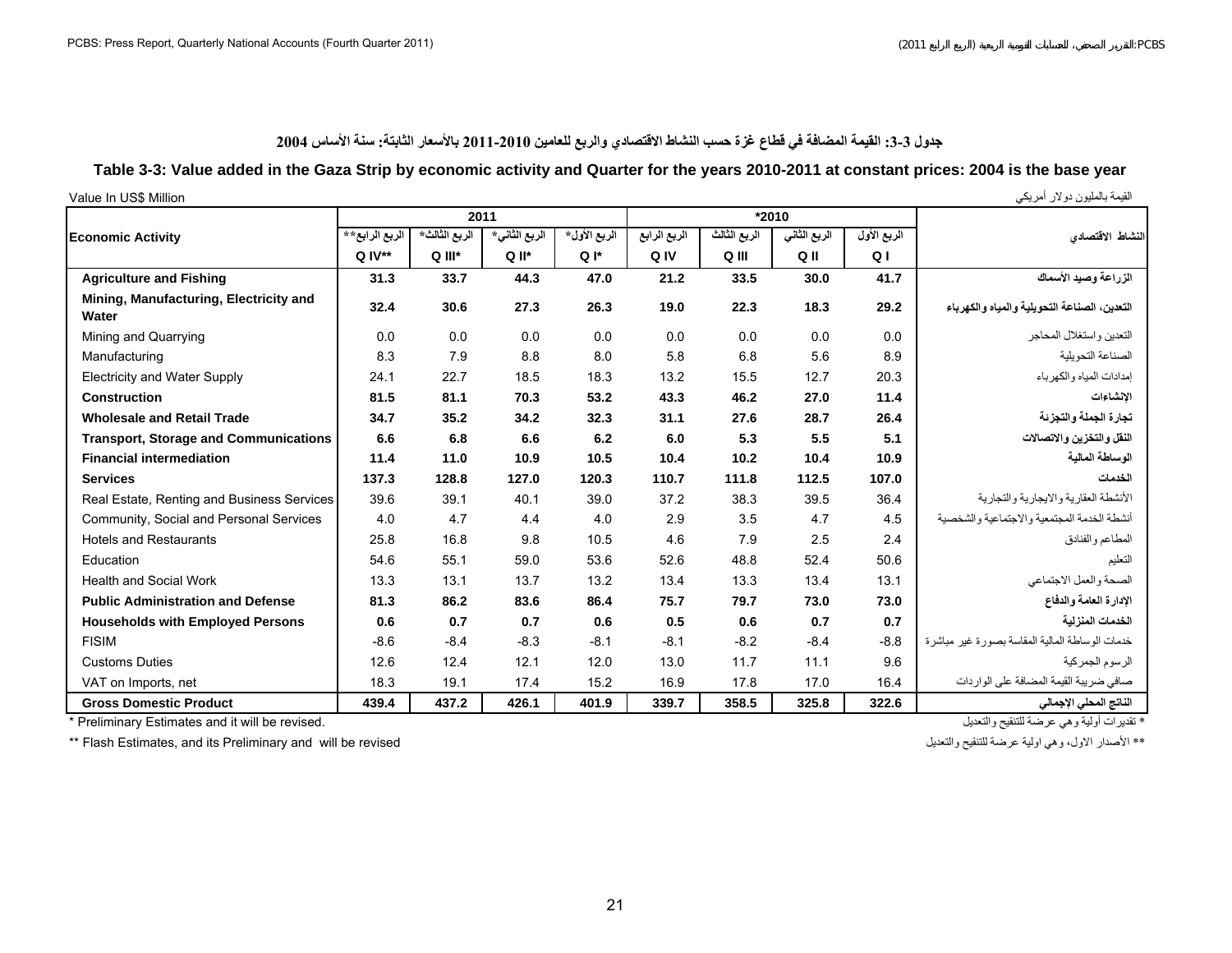#### جدول 4-1: الناتج المحلي الإجمالي والإنفاق عليه في الأراضي الفلسطينية\* حسب الربع للعام 2011 بالاسعار الجارية

#### **Table 4-1: Gross Domestic Product by expenditure in the Palestinian Territory\* and quarter for the year 2011 at current prices**

القيمة بالمليون دولار أمريكي Million \$US In Value

|                                    |                 |                                                                       | 2011               |               |            |                                                                            |
|------------------------------------|-----------------|-----------------------------------------------------------------------|--------------------|---------------|------------|----------------------------------------------------------------------------|
| <b>Final use</b>                   | الربع الرابع*** | القيم السنوية***<br>الربع الثالث**<br>الربع الثاني**<br>الربع الأول** |                    | فئة الاستخدام |            |                                                                            |
|                                    | Q IV***         | Q III**                                                               | $Q \parallel^{**}$ | $Q \mid^{**}$ | Annual***  |                                                                            |
| <b>Final consumption</b>           | 2,553.5         | 2,646.1                                                               | 2,658.0            | 2,601.7       | 10,459.3   | الإنفاق الاستهلاكي النهائي                                                 |
| <b>Household Final Consumption</b> | 1,909.4         | 2,033.6                                                               | 2,005.4            | 2,065.4       | 8,013.8    | الإنفاق الاستهلاكي النهائي للأسر المعيشية                                  |
| Government Final Consumption       | 556.8           | 537.7                                                                 | 573.2              | 481.0         | 2,148.7    | الإنفاق الاستهلاكي النهائي الحكومي                                         |
| NPISH final consumption            | 87.3            | 74.8                                                                  | 79.4               | 55.3          | 296.8      | الإنفاق الاستهلاكي النهائي للمؤسسات غير الهادفة للربح وتخدم الأسر المعيشية |
| <b>Gross Capital Formation</b>     | 350.8           | 340.4                                                                 | 448.6              | 346.0         | 1,485.8    | التكوين الرأسمالي الإجمالي                                                 |
| Gross Fixed Capital Formation      | 425.0           | 395.9                                                                 | 506.1              | 378.6         | 1,705.6    | النكوين الرأسمالي الثابت الإجمالي                                          |
| - Buildings                        | 354.5           | 322.0                                                                 | 421.4              | 285.7         | 1,383.6    | ۔ المباني                                                                  |
| - Non-buildings                    | 70.5            | 73.9                                                                  | 84.7               | 92.9          | 322.0      | ۔ غیر المبانی                                                              |
| Changes in inventories             | $-74.2$         | $-55.5$                                                               | $-57.5$            | $-32.6$       | $-219.8$   | التغير في المخزون                                                          |
| Acquisitions of valuables, net     | 0.0             | 0.0                                                                   | 0.0                | 0.0           | 0.0        | صـافى الممتلكات القيمة                                                     |
| Net Exports of goods and services  | $-691.8$        | $-743.8$                                                              | $-825.8$           | $-915.1$      | $-3,176.5$ | صافي الصادرات من السلع والخدمات                                            |
| Exports                            | 262.2           | 239.6                                                                 | 267.3              | 246.3         | 1,015.4    | الصادر ات                                                                  |
| - Goods                            | 174.1           | 157.7                                                                 | 186.1              | 171.9         | 689.8      | - السلع                                                                    |
| - Services                         | 88.1            | 81.9                                                                  | 81.2               | 74.4          | 325.6      | - الخدمات                                                                  |
| Imports                            | 954.0           | 983.4                                                                 | 1,093.1            | 1,161.4       | 4,191.9    | المواردات                                                                  |
| - Goods                            | 792.8           | 830.9                                                                 | 937.2              | 1,033.6       | 3,594.5    | - السلع                                                                    |
| - Services                         | 161.2           | 152.5                                                                 | 155.9              | 127.8         | 597.4      | - الخدمات                                                                  |
| <b>Gross Domestic Product</b>      | 2,212.5         | 2,242.7                                                               | 2,280.8            | 2,032.6       | 8,768.6    | الناتج المحلي الإجمالي                                                     |

\* البيانات باستثناء ذلك الجزء من محافظة القدس الذي ضمته إسرائيل عنوة بعيد احتلالها للضفة الغربية عام 1967 . .<br>\* البيانات باستثناء ذلك الجزء من محافظة القدس الذي ضمته إسرائيل عنوة بعيد احتلالها للضفة الغربية عام 1967 . . .

\*\* Preliminary Estimates and it will be revised. والتعديل التاقيح والتعديل للتنقيح عرضة للتنقيح والتعديل للتنقيح عرضة للتنقيح عرضة للتنقيح والتعديل

\*\*\* Flash Estimates, and its Preliminary and will be revised والتعديل للتنقيح عرضة اولية وهي ،الأول الاصدار\*\*\*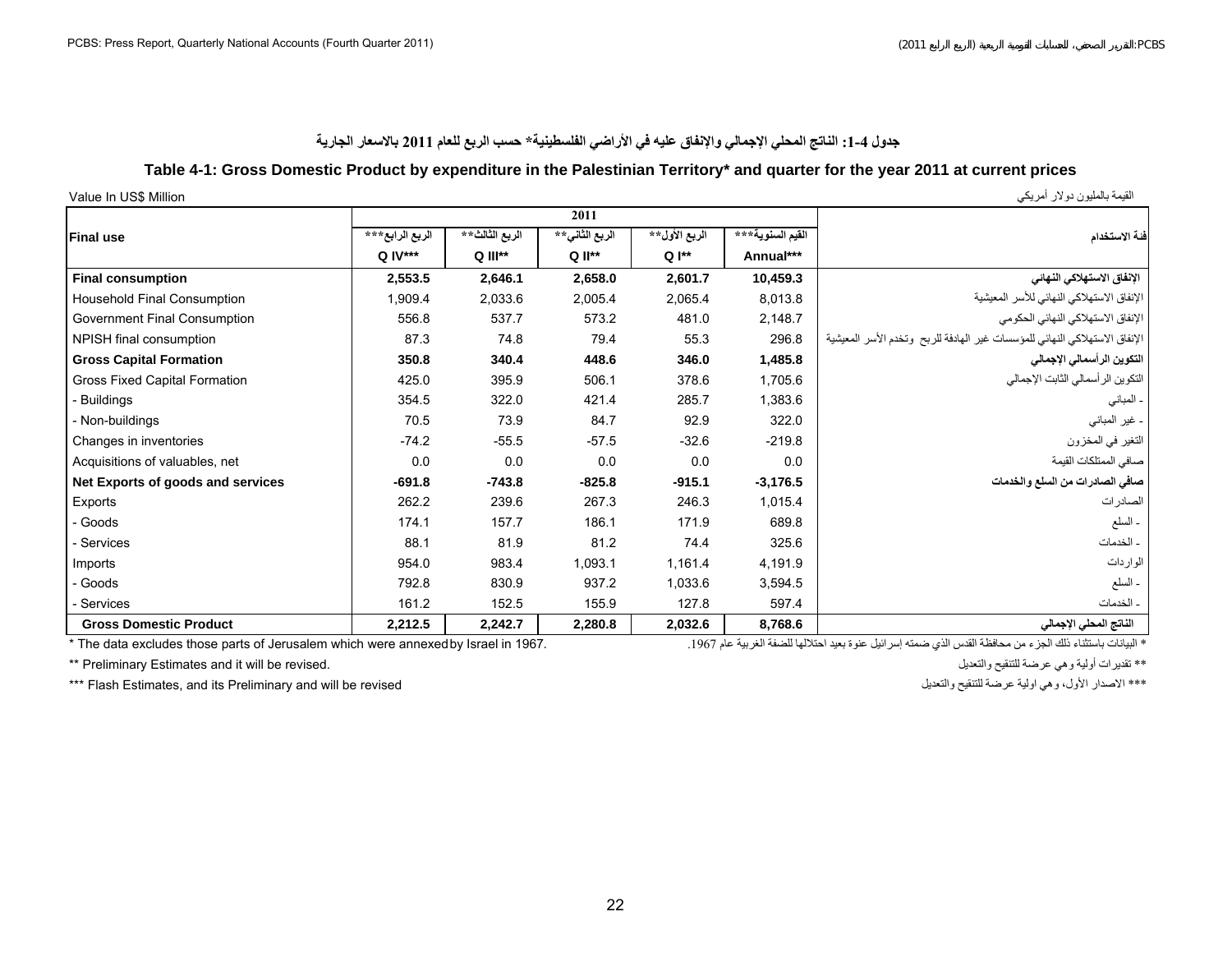#### **Table 4-2: Gross Domestic Product by expenditure in the West Bank\* and quarter for the year 2011 at current prices**

القيمة بالمليون دولار أمريكي Million \$US In Value

|                                      |                 |                | 2011                   |               |                  |                                                                            |
|--------------------------------------|-----------------|----------------|------------------------|---------------|------------------|----------------------------------------------------------------------------|
| <b>Final use</b>                     | الربع الرابع*** | الربع الثالث** | الربع الثان <i>ي**</i> | الربع الأول** | القيم السنوية*** | فئة الاستخدام                                                              |
|                                      | Q IV***         | Q III**        | Q II**                 | $Q \mid^{**}$ | Annual***        |                                                                            |
| <b>Final consumption</b>             | 1,990.2         | 2,032.2        | 2,051.7                | 2,037.2       | 8,111.3          | الإنفاق الاستهلاكي النهائي                                                 |
| Household Final Consumption          | 1,519.6         | 1,633.7        | 1,591.6                | 1,647.9       | 6,392.8          | الإنفاق الاستهلاكي النهائي للأسر المعيشية                                  |
| Government Final Consumption         | 434.8           | 386.7          | 438.7                  | 369.9         | 1,630.1          | الإنفاق الاستهلاكي النهائي الحكومي                                         |
| NPISH final consumption              | 35.8            | 11.8           | 21.4                   | 19.4          | 88.4             | الإنفاق الاستهلاكي النهائي للمؤسسات غير الهادفة للربح وتخدم الأسر المعيشية |
| <b>Gross Capital Formation</b>       | 276.2           | 289.2          | 391.3                  | 308.4         | 1,265.1          | التكوين الرأسمالي الإجمالي                                                 |
| <b>Gross Fixed Capital Formation</b> | 261.6           | 273.9          | 369.6                  | 293.0         | 1,198.1          | النكوين الرأسمالي الثابت الإجمالي                                          |
| Buildings                            | 197.0           | 205.8          | 291.5                  | 207.0         | 901.3            | ۔ المباني                                                                  |
| - Non-buildings                      | 64.6            | 68.1           | 78.1                   | 86.0          | 296.8            | ۔ غیر المباني                                                              |
| Changes in inventories               | 14.6            | 15.3           | 21.7                   | 15.4          | 67.0             | التغير في المخزون                                                          |
| Acquisitions of valuables, net       | 0.0             | 0.0            | 0.0                    | 0.0           | 0.0              | صافي الممتلكات القيمة                                                      |
| Net Exports of goods and services    | $-644.2$        | $-689.2$       | $-770.3$               | $-860.2$      | $-2,963.9$       | صافي الصادرات من السلع والخدمات                                            |
| Exports                              | 242.0           | 226.6          | 254.5                  | 234.9         | 958.0            | الصادر ات                                                                  |
| Goods                                | 170.8           | 154.7          | 183.1                  | 169.1         | 677.7            | - السلع                                                                    |
| Services                             | 71.2            | 71.9           | 71.4                   | 65.8          | 280.3            | - الخدمات                                                                  |
| Imports                              | 886.2           | 915.8          | 1,024.8                | 1,095.1       | 3,921.9          | الواردات                                                                   |
| Goods                                | 745.4           | 781.6          | 887.1                  | 981.0         | 3,395.1          | . السلع                                                                    |
| Services                             | 140.8           | 134.2          | 137.7                  | 114.1         | 526.8            | - الخدمات                                                                  |
| <b>Gross Domestic Product</b>        | 1,622.2         | 1,632.2        | 1,672.7                | 1,485.4       | 6,412.5          | الناتج المطي الإجمالي                                                      |

\* جي البيانات باستثناء ذلك الجزء من محافظة القدس الذي ضمته إسرائيل عنوة بعيد احتلالها للضفة الغربية عام 1967 .<br>\* البيانات باستثناء ذلك الجزء من محافظة القدس الذي ضمته إسرائيل عنوة بعيد احتلالها للضفة الغربية عام 1967 . [1

\*\* Preliminary Estimates and it will be revised. والتعديل التاقيح والتعديل للتنقيح عرضة للتنقيح والتعديل للتنقيح عرضة للتنقيح عرضة للتنقيح والتعديل

\*\*\* Flash Estimates, and its Preliminary and will be revised والتعديل للتنقيح عرضة اولية وهي ،الأول الاصدار\*\*\*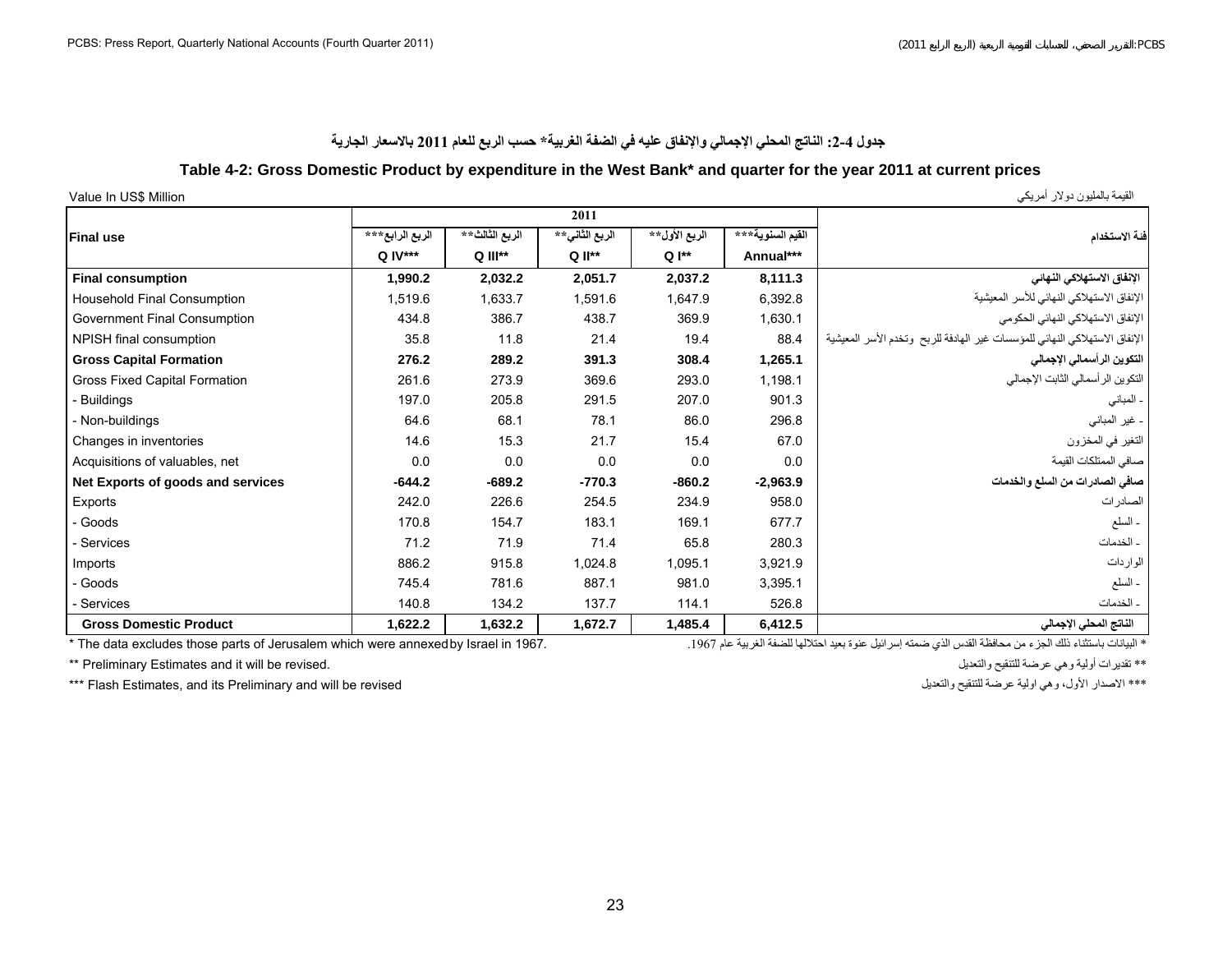# **جدول :3-4 الناتج المحلي الإجمالي والإنفاق عليه في قطاع غزة حسب الربع للعام 2011 بالاسعار الجارية**

#### **Table 4-3: Gross Domestic Product by expenditure in the Gaza Strip and quarter for the year 2011 at current prices**

القيمة بالمليون دولار أمريكي Million \$US In Value

|                                      |                |               | 2011          |              |                      |                                                                            |
|--------------------------------------|----------------|---------------|---------------|--------------|----------------------|----------------------------------------------------------------------------|
| <b>Final use</b>                     | الربع الرابع** | الربع الثالث* | الربع الثاني* | الربع الأول* | القيم السنوية**      | فئة الاستخدام                                                              |
|                                      | $Q IV**$       | Q III*        | Q II*         | Q I*         | <b>Annual Data**</b> |                                                                            |
| <b>Final consumption</b>             | 563.3          | 613.9         | 606.3         | 564.5        | 2,348.0              | الإنفاق الاستهلاكي النهائي                                                 |
| Household Final Consumption          | 389.8          | 399.9         | 413.8         | 417.5        | 1,621.0              | الإنفاق الاستهلاكي النهائي للأسر المعيشية                                  |
| Government Final Consumption         | 122.0          | 151.0         | 134.5         | 111.1        | 518.6                | الإنفاق الاستهلاكي النهائي الحكومي                                         |
| NPISH final consumption              | 51.5           | 63.0          | 58.0          | 35.9         | 208.4                | الإنفاق الاستهلاكي النهائي للمؤسسات غير الهادفة للربح وتخدم الأسر المعيشية |
| <b>Gross Capital Formation</b>       | 74.6           | 51.2          | 57.3          | 37.6         | 220.7                | التكوين الرأسمالي الإجمالي                                                 |
| <b>Gross Fixed Capital Formation</b> | 163.4          | 122.0         | 136.5         | 85.6         | 507.5                | التكوين الرأسمالي الثابت الإجمالي                                          |
| - Buildings                          | 157.5          | 116.2         | 129.9         | 78.7         | 482.3                | المباني                                                                    |
| - Non-buildings                      | 5.9            | 5.8           | 6.6           | 6.9          | 25.2                 | ۔ غير المباني                                                              |
| Changes in inventories               | $-88.8$        | $-70.8$       | $-79.2$       | $-48.0$      | $-286.8$             | التغير في المخزون                                                          |
| Acquisitions of valuables, net       | 0.0            | 0.0           | 0.0           | 0.0          | 0.0                  | صافى الممتلكات القيمة                                                      |
| Net Exports of goods and services    | $-47.6$        | $-54.6$       | $-55.5$       | $-54.9$      | $-212.6$             | صافي الصادرات من السلع والخدمات                                            |
| Exports                              | 20.2           | 13.0          | 12.8          | 11.4         | 57.4                 | الصادر ات                                                                  |
| - Goods                              | 3.3            | 3.0           | 3.0           | 2.8          | 12.1                 | - السلع                                                                    |
| - Services                           | 16.9           | 10.0          | 9.8           | 8.6          | 45.3                 | - الخدمات                                                                  |
| Imports                              | 67.8           | 67.6          | 68.3          | 66.3         | 270.0                | الواردات                                                                   |
| - Goods                              | 47.4           | 49.3          | 50.1          | 52.6         | 199.4                | - السلع                                                                    |
| - Services                           | 20.4           | 18.3          | 18.2          | 13.7         | 70.6                 | - الخدمات                                                                  |
| <b>Gross Domestic Product</b>        | 590.3          | 610.5         | 608.1         | 547.2        | 2,356.1              | الناتج المحلي الإجمالي                                                     |

\* تقديرات أولية وهي عرضة للتنقيح والتحديل للتنقيح والتحديل للتنقيح والتحديل للتنقيح عرضة التنقيح عرضة التنقيح عرضة التنقيح عرضة التنقيح عرضة التنقيح عرضة التنقيح عرضة التنقيح والتحديل

\*\* Flash Estimates, and its Preliminary and will be revised والتعديل للتنقيح عرضة اولية وهي ،الأول الاصدار\*\*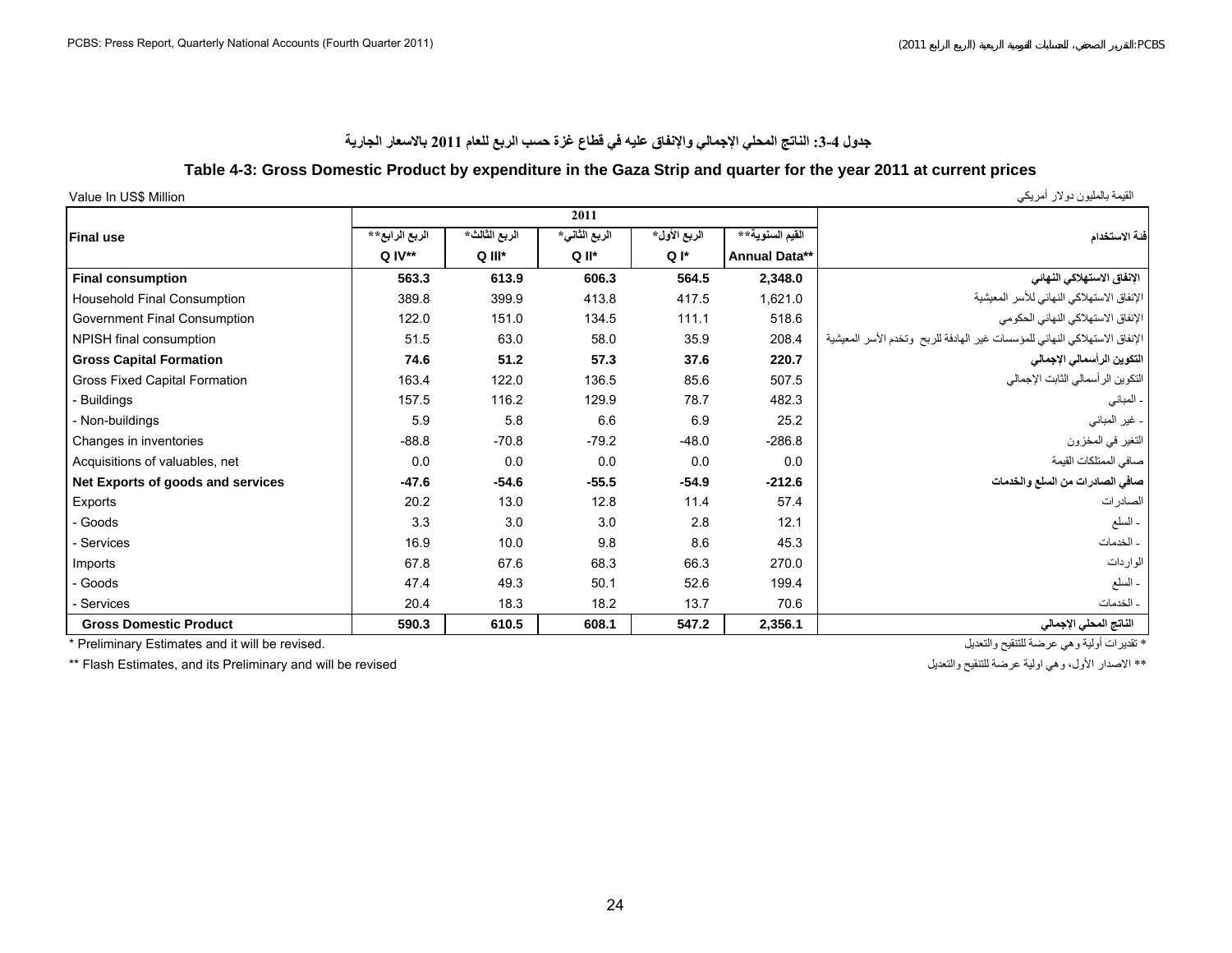#### جدول 5-1: الناتج المحلي الإجمالي والإنفاق عليه في الأراضي الفلسطينية\* حسب الربع للعام 2011 بالاسعار الثابتة: 2004 سنة الاساس

#### **Table 5-1: Gross Domestic Product by expenditure in the Palestinian Territory\* and quarter for the year 2011 at constant prices: 2004 is the base year**

القيمة بالمليون دولار أمريكي Million \$US In Value

|                                      |                 |                | 2011           |               |                  |                                                                            |
|--------------------------------------|-----------------|----------------|----------------|---------------|------------------|----------------------------------------------------------------------------|
| <b>Final use</b>                     | الربع الرابع*** | الربع الثالث** | الربع الثاني** | الربع الأول** | القيم السنوية*** | فئة الاستخدام                                                              |
|                                      | Q IV***         | Q III**        | Q   **         | $Q \mid^{**}$ | Annual***        |                                                                            |
| <b>Final consumption</b>             | 1,936.2         | 1,855.9        | 1,825.0        | 1,861.3       | 7,478.4          | الإنفاق الاستهلاكي النهائي                                                 |
| Household Final Consumption          | 1,519.4         | 1,448.3        | 1,399.6        | 1,493.1       | 5,860.4          | الإنفاق الاستهلاكي النهائي للأسر المعيشية                                  |
| Government Final Consumption         | 369.5           | 357.9          | 373.6          | 330.3         | 1,431.3          | الإنفاق الاستهلاكي النهائي الحكومي                                         |
| NPISH final consumption              | 47.3            | 49.7           | 51.8           | 37.9          | 186.7            | الإنفاق الاستهلاكي النهائي للمؤسسات غير الهادفة للربح وتخدم الأسر المعيشية |
| <b>Gross Capital Formation</b>       | 233.5           | 248.4          | 313.2          | 262.5         | 1,057.6          | التكوين الرأسمالي الإجمالي                                                 |
| <b>Gross Fixed Capital Formation</b> | 285.1           | 285.3          | 350.7          | 284.9         | 1,206.0          | النكوين الرأسمالي الثابت الإجمالي                                          |
| - Buildings                          | 241.5           | 235.9          | 287.2          | 211.0         | 975.6            | ۔ المباني                                                                  |
| - Non-buildings                      | 43.6            | 49.4           | 63.5           | 73.9          | 230.4            | ۔ غیر المباني                                                              |
| Changes in inventories               | $-51.6$         | $-36.9$        | $-37.5$        | $-22.4$       | $-148.4$         | التغير في المخزون                                                          |
| Acquisitions of valuables, net       | 0.0             | 0.0            | 0.0            | 0.0           | 0.0              | صافى الممتلكات القيمة                                                      |
| Net Exports of goods and services    | $-527.8$        | $-498.2$       | $-540.0$       | $-631.0$      | $-2,197.0$       | صافي الصادرات من السلع والخدمات                                            |
| Exports                              | 165.5           | 159.5          | 174.1          | 169.1         | 668.2            | الصادر ات                                                                  |
| - Goods                              | 108.2           | 104.9          | 121.3          | 118.0         | 452.4            | - السلع                                                                    |
| Services                             | 57.3            | 54.6           | 52.8           | 51.1          | 215.8            | - الخدمات                                                                  |
| Imports                              | 693.3           | 657.7          | 714.1          | 800.1         | 2,865.2          | الواردات                                                                   |
| Goods                                | 561.9           | 555.8          | 612.2          | 712.1         | 2,442.0          | ۔ السلع                                                                    |
| Services                             | 131.4           | 101.9          | 101.9          | 88.0          | 423.2            | - الخدمات                                                                  |
| <b>Gross Domestic Product</b>        | 1,641.9         | 1,606.1        | 1,598.2        | 1,492.8       | 6,339.0          | الناتج المحلي الإجمالي                                                     |

.<br>ذلك الجزء من محافظة القدس الذي ضمته إسرائيل عنوة بعيد احتلالها للضفة الغربية عام 1967 . . . . . . The data excludes those parts of Jerusalem which were annexed by Israel in 1967.

\*\* Preliminary Estimates and it will be revised. والتحديل التنقيح والتعديل للتنقيح والتعديل للتنقيح عرضة للتنقيح والتعديل

\*\*\* Flash Estimates, and its Preliminary and will be revised والتعديل للتنقيح عرضة اولية وهي ،الأول الاصدار\*\*\*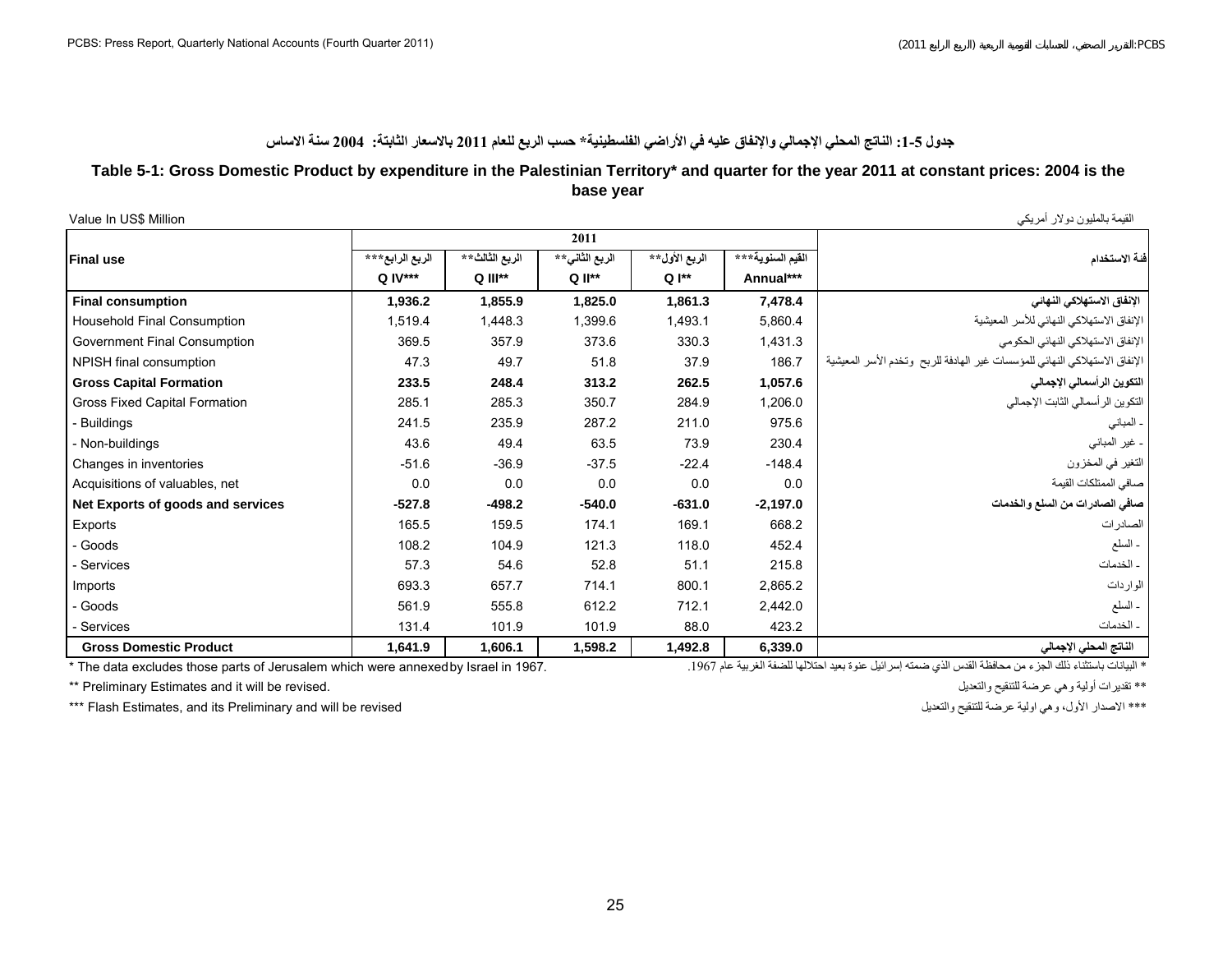# جدول 5-2: الناتج المحلي الإجمالي والإنفاق عليه في الضفة الغربية\* حسب الربع للعام 2011 بالاسعار الثابتة: سنة الاساس 2004

#### **Table 5-2: Gross Domestic Product by expenditure in the West Bank\* and quarter for the year 2011 at constant prices: 2004 is the base year**

| Value In US\$ Million | القيمة بالمليون دولار أمريكي |
|-----------------------|------------------------------|
|                       |                              |

|                                      |                 |                | 2011           |               |                  |                                                                            |
|--------------------------------------|-----------------|----------------|----------------|---------------|------------------|----------------------------------------------------------------------------|
| <b>Final use</b>                     | الربع الرابع*** | الربع الثالث** | الربع الثاني** | الربع الأول** | القيم السنوية*** | فئة الاستخدام                                                              |
|                                      | Q IV***         | $Q$ $   **$    | Q II**         | Q  **         | Annual***        |                                                                            |
| <b>Final consumption</b>             | 1,502.5         | 1,424.1        | 1,403.8        | 1,451.5       | 5,781.9          | الإنفاق الاستهلاكي النهائي                                                 |
| Household Final Consumption          | 1,202.6         | 1,158.9        | 1,103.9        | 1,184.2       | 4,649.6          | الإنفاق الاستهلاكي النهائي للأسر المعيشية                                  |
| Government Final Consumption         | 284.4           | 257.4          | 285.9          | 254.0         | 1,081.7          | الإنفاق الاستهلاكي النهائي الحكومي                                         |
| NPISH final consumption              | 15.5            | 7.8            | 14.0           | 13.3          | 50.6             | الإنفاق الاستهلاكي النهائي للمؤسسات غير الهادفة للربح وتخدم الأسر المعيشية |
| <b>Gross Capital Formation</b>       | 182.1           | 206.5          | 272.0          | 232.6         | 893.2            | التكوين الرأسمالي الإجمالي                                                 |
| <b>Gross Fixed Capital Formation</b> | 171.8           | 196.3          | 257.9          | 222.0         | 848.0            | التكوين الرأسمالي الثابت الإجمالي                                          |
| - Buildings                          | 132.4           | 150.8          | 198.7          | 152.8         | 634.7            | ۔ المباني                                                                  |
| - Non-buildings                      | 39.4            | 45.5           | 59.2           | 69.2          | 213.3            | ۔ غير المباني                                                              |
| Changes in inventories               | 10.3            | 10.2           | 14.1           | 10.6          | 45.2             | التغير في المخزون                                                          |
| Acquisitions of valuables, net       | 0.0             | 0.0            | 0.0            | 0.0           | 0.0              | صـافي الممتلكات القيمة                                                     |
| Net Exports of goods and services    | $-482.1$        | $-461.7$       | $-503.7$       | $-593.2$      | $-2,040.7$       | صافي الصادرات من السلع والخدمات                                            |
| Exports                              | 155.6           | 150.8          | 165.8          | 161.3         | 633.5            | الصادر ات                                                                  |
| - Goods                              | 105.9           | 102.9          | 119.3          | 116.1         | 444.2            | ۔ السلع                                                                    |
| - Services                           | 49.7            | 47.9           | 46.5           | 45.2          | 189.3            | - الخدمات                                                                  |
| Imports                              | 637.7           | 612.5          | 669.5          | 754.5         | 2,674.2          | الواردات                                                                   |
| - Goods                              | 520.5           | 522.8          | 579.5          | 675.9         | 2,298.7          | - السلع                                                                    |
| - Services                           | 117.2           | 89.7           | 90.0           | 78.6          | 375.5            | - الخدمات                                                                  |
| <b>Gross Domestic Product</b>        | 1,202.5         | 1,168.9        | 1,172.1        | 1,090.9       | 4,634.4          | الناتج المحلي الإجمالي                                                     |

\* البيانات باستثناء ذلك الجزء من محافظة القدس الذي ضمته إسرائيل عنوة بعيد احتلالها للضفة الغربية عام .1967 1967. in Israel by annexed were which Jerusalem of parts those excludes data The\*

\*\* Preliminary Estimates and it will be revised. والتحديل التاقيح والتعديل للتنقيح عرضة للتنقيح والتعديل للتنقيح عرضة للتنقيح عرضة للتنقيح عرضة للتنقيح عرضة للتنقيح والتحديل مستقيمته عرضة للتنقيح عرضة المتنقيح والتحديل ال

\*\*\* Flash Estimates, and its Preliminary and will be revised والتعديل الأول، وهي اولية عرضة للتنقيح والتعديل ا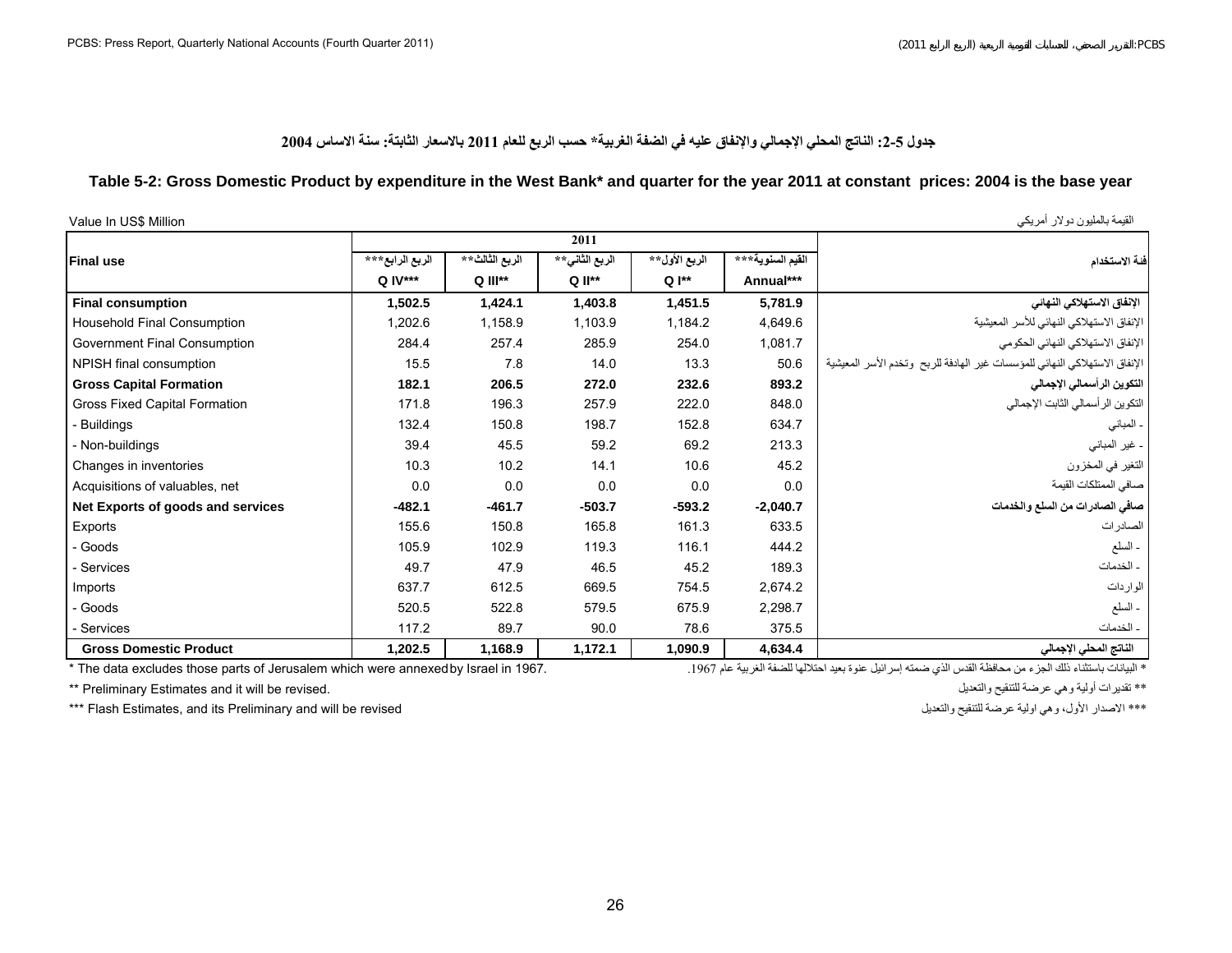#### **Table 5-3: Gross Domestic Product by expenditure in the Gaza Strip and quarter for the year 2011 at constant prices: 2004 is the base year**

 $\blacksquare$ 

**2011**

القيمة بالمليون دولار أمريكي Million \$US In Value

| <b>Final use</b>                              | الربع الرابع** | الربع الثالث* | الربع الثاني* | الربع الأول* | القيم السنوية** | فئة الاستخدام                                                              |
|-----------------------------------------------|----------------|---------------|---------------|--------------|-----------------|----------------------------------------------------------------------------|
|                                               | $Q IV**$       | $Q$ $III^*$   | Q II*         | Q I*         | Annual Data**   |                                                                            |
| <b>Final consumption</b>                      | 433.7          | 431.8         | 421.2         | 409.8        | 1,696.5         | الإنفاق الاستهلاكي النهائي                                                 |
| <b>Household Final Consumption</b>            | 316.8          | 289.4         | 295.7         | 308.9        | 1,210.8         | الإنفاق الاستهلاكي النهائي للأسر المعيشية                                  |
| Government Final Consumption                  | 85.1           | 100.5         | 87.7          | 76.3         | 349.6           | الإنفاق الاستهلاكي النهائي الحكومي                                         |
| NPISH final consumption                       | 31.8           | 41.9          | 37.8          | 24.6         | 136.1           | الإنفاق الاستهلاكي النهائي للمؤسسات غير الهادفة للربح وتخدم الأسر المعيشية |
| <b>Gross Capital Formation</b>                | 51.4           | 41.9          | 41.2          | 29.9         | 164.4           | التكوين الرأسمالي الإجمالي                                                 |
| Gross Fixed Capital Formation                 | 113.3          | 89.0          | 92.8          | 62.9         | 358.0           | النكوين الرأسمالي الثابت الإجمالي                                          |
| - Buildings                                   | 109.1          | 85.1          | 88.5          | 58.2         | 340.9           | ۔ المباني                                                                  |
| - Non-buildings                               | 4.2            | 3.9           | 4.3           | 4.7          | 17.1            | ۔ غير المباني                                                              |
| Changes in inventories                        | $-61.9$        | $-47.1$       | $-51.6$       | $-33.0$      | $-193.6$        | التغير في المخزون                                                          |
| Acquisitions of valuables, net                | 0.0            | 0.0           | 0.0           | 0.0          | 0.0             | صافى الممتلكات القيمة                                                      |
| Net Exports of goods and services             | $-45.7$        | $-36.5$       | $-36.3$       | $-37.8$      | $-156.3$        | صافي الصادرات من السلع والخدمات                                            |
| Exports                                       | 9.9            | 8.7           | 8.3           | 7.8          | 34.7            | الصادر ات                                                                  |
| - Goods                                       | 2.3            | 2.0           | 2.0           | 1.9          | 8.2             | - السلع                                                                    |
| - Services                                    | 7.6            | 6.7           | 6.3           | 5.9          | 26.5            | - الخدمات                                                                  |
| Imports                                       | 55.6           | 45.2          | 44.6          | 45.6         | 191.0           | الواردات                                                                   |
| - Goods                                       | 41.4           | 33.0          | 32.7          | 36.2         | 143.3           | - السلع                                                                    |
| - Services                                    | 14.2           | 12.2          | 11.9          | 9.4          | 47.7            | - الخدمات                                                                  |
| <b>Gross Domestic Product</b>                 | 439.4          | 437.2         | 426.1         | 401.9        | 1,704.6         | الناتج المحلي الإجمالي                                                     |
| Preliminary Estimates and it will be revised. |                |               |               |              |                 | * تقديرات أولية وهي عرضة للتنقيح والتعديل                                  |

\*\* Flash Estimates, and its Preliminary and will be revised والتعديل للتنقيح عرضة اولية وهي ،الأول الاصدار\*\*